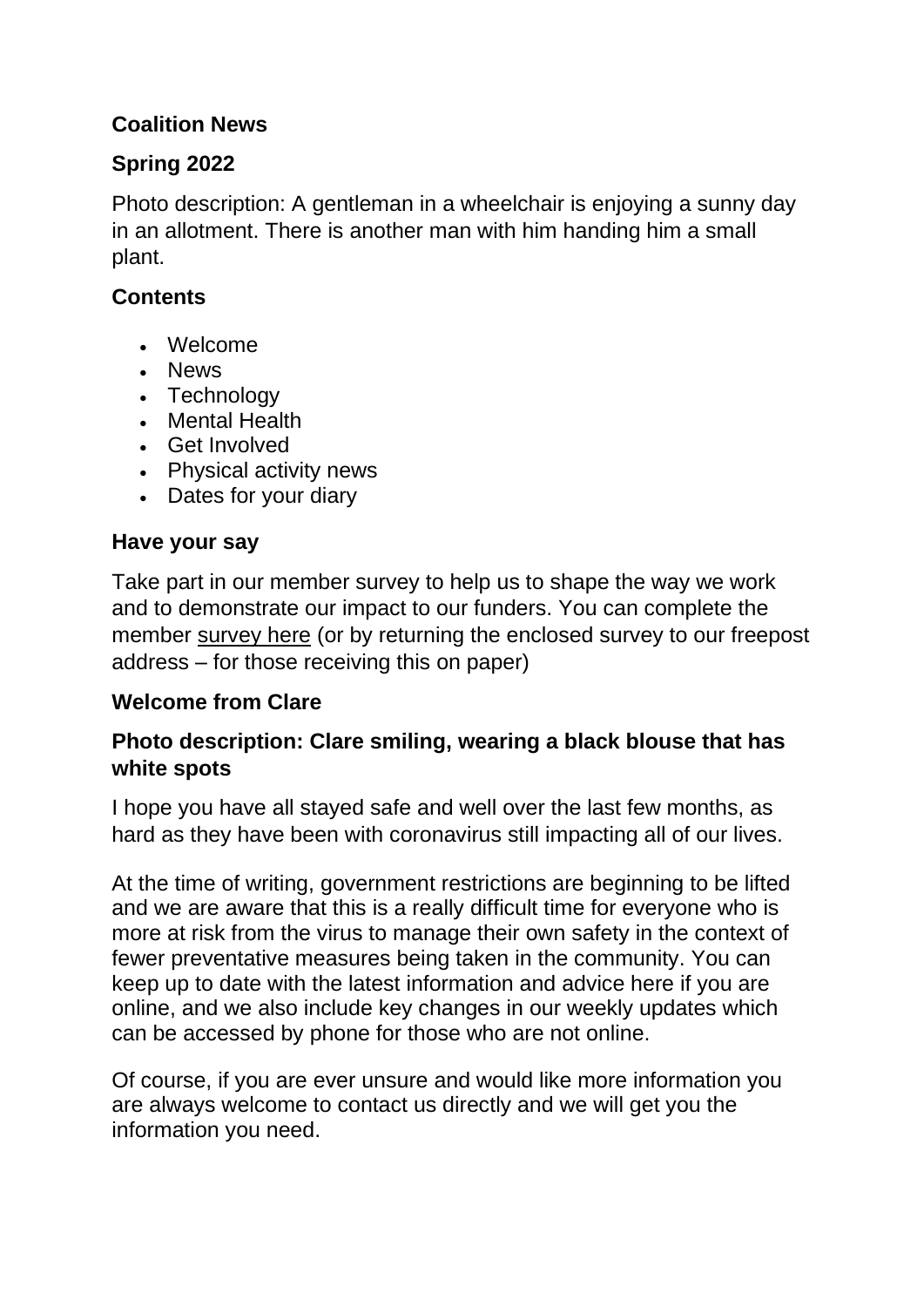I hope you will enjoy reading about what coalition members have been up to over the last few months, including lots of co-production activity for new strategies and services with both Surrey County Council and the two health and care systems ('Integrated Care Systems'), the sharing of your concerns and action taken off the back of these and other projects coalition members and board directors have been involved in. We have seen the projects we started last year continuing to grow, including the physical activity work we have been leading with SILC (Surrey Independent Living Council) called 'Get More Active'.

I am sure you will enjoy reading Jane's blog on her experience with Get More Active in the physical activity update! I'm looking forward to seeing how this service evolves to help more disabled people get and stay active over the next year.

### **Photo description: A pair of muddy trainers**

It is always a pleasure to see many of you at our social and peer support groups, including the virtual dog walk on Christmas Day – the value of peer support and friendship on all of our lives really can't be underestimated.

Thank you to all of you who volunteer your time in so many ways to support the coalition, and more generally to support disabled people in Surrey. Finally, I would like to thank our funders, new and old, for enabling us to do all we can to achieve our vision for disabled people. As always, please do feel free to get in touch with us if there is anything you would like to hear more about.

### **Photo description: A blackboard with the word 'Thank you' on it in chalk. Surrounding the 'thank you' is lots of bright coloured ice lolly sticks.**

Very best wishes, Clare

**Have you been affected by long covid?** Please share your experience of long Covid with us.

[Read one member's story](https://surreycoalition.org.uk/2022/01/06/my-long-covid-journey/) here on our website

**News**

**Photo description: Three wooden cubes with the letters A, G and M on them. The blocks have a green plant blurred in the background.**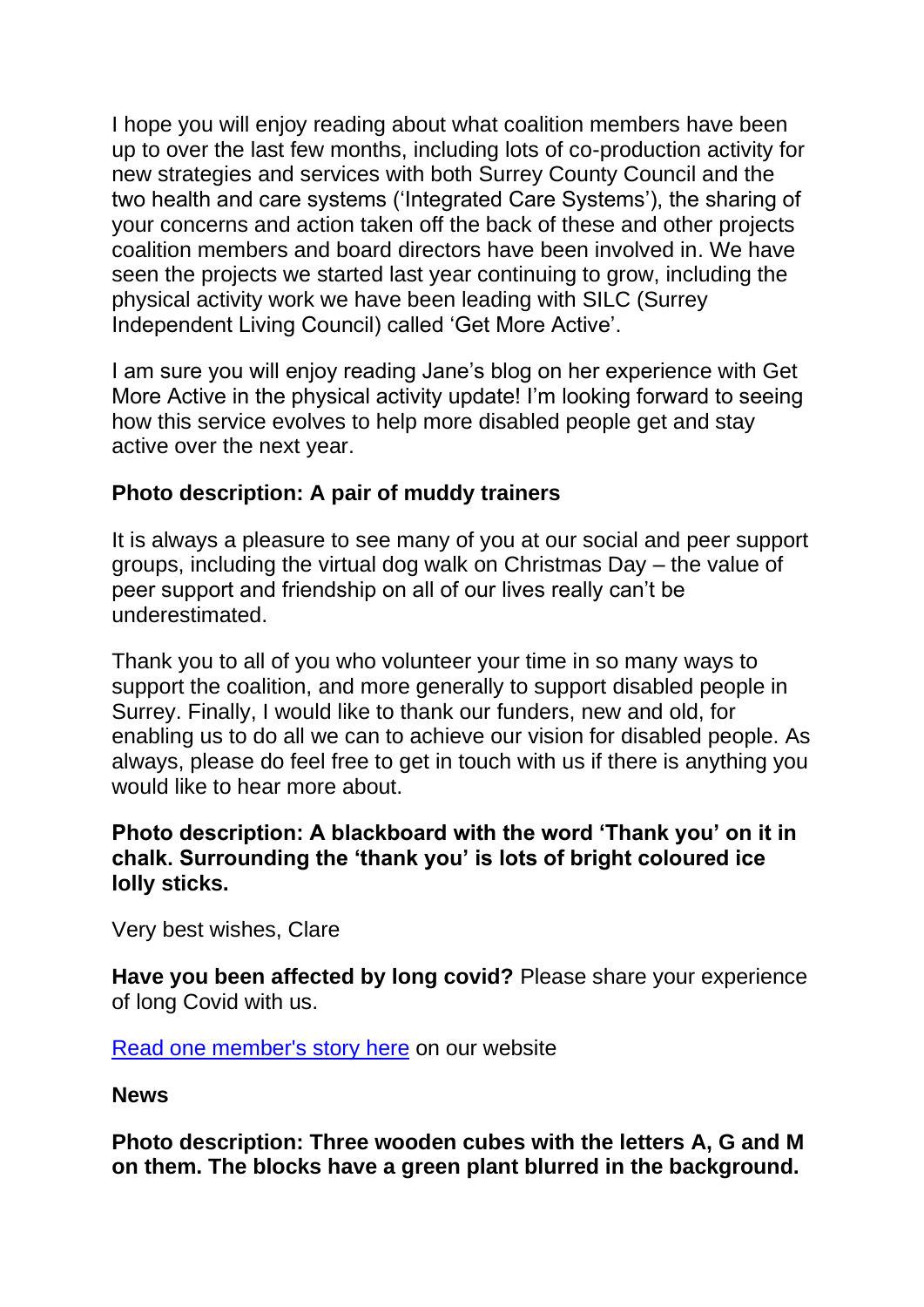Arrangements for the 2022 Annual General Meeting (AGM) and annual event Please hold the date for our virtual AGM on Wednesday 26th October 2022 (times to be confirmed). The board will meet in May to decide if we are able to go ahead with our plans for a summer outdoor event as our annual event for this year, so keep an eye out for the summer newsletter with all the details!

### **Recruitment News**

We have just finished advertising for four new posts including a Social Media and Digital Officer, a Community Champions Coordinator, an Involvement Officer and a Health Technology Officer. We will also very shortly be advertising for two mental health peer-research trainees (a very exciting role, with an opportunity to gain a research accreditation).

Photo description: A cartoon of a person struggling to hold all of the social media logos

### **New Website**

We're going to be building a new website - we want to hear your views on what you'd like to see on our new website – [click here](https://forms.office.com/Pages/ResponsePage.aspx?id=04NEH2vc8EK8yuEL94UVuzT7GkKjnLZMvzQwlJgGwnNUNlI3MVhYQkUxNUYxOVlDVzFSTVhZSlM1Ui4u) or get in touch with the office

### **Board Changes**

### **Photo description: A head shot of Nick Marwick wearing a dark red jumper and a head shot of Cliff Bush wearing a light yellow shirt.**

In December 2021, Nick Marwick let us know that after many years of services as a Co-Chair, he wanted to step down from the post.

In early January, the Coalition Board voted for the board official roles for the year ahead and elected Jonathan Fisher as our new Chair and Anna Sartori as our Vice Chair. We would like to thank Cliff Bush OBE and Nick Markwick for the excellent contribution they have both made over many years as Co-Chairs of the organisation.

Photo description: Head shot of Jonathan Fisher wearing a dark blue jumper and a head shot of Anna Sartori wearing a coral coloured jacket.

Happily, both Nick and Cliff have agreed to stay on the Coalition Board as Board Directors.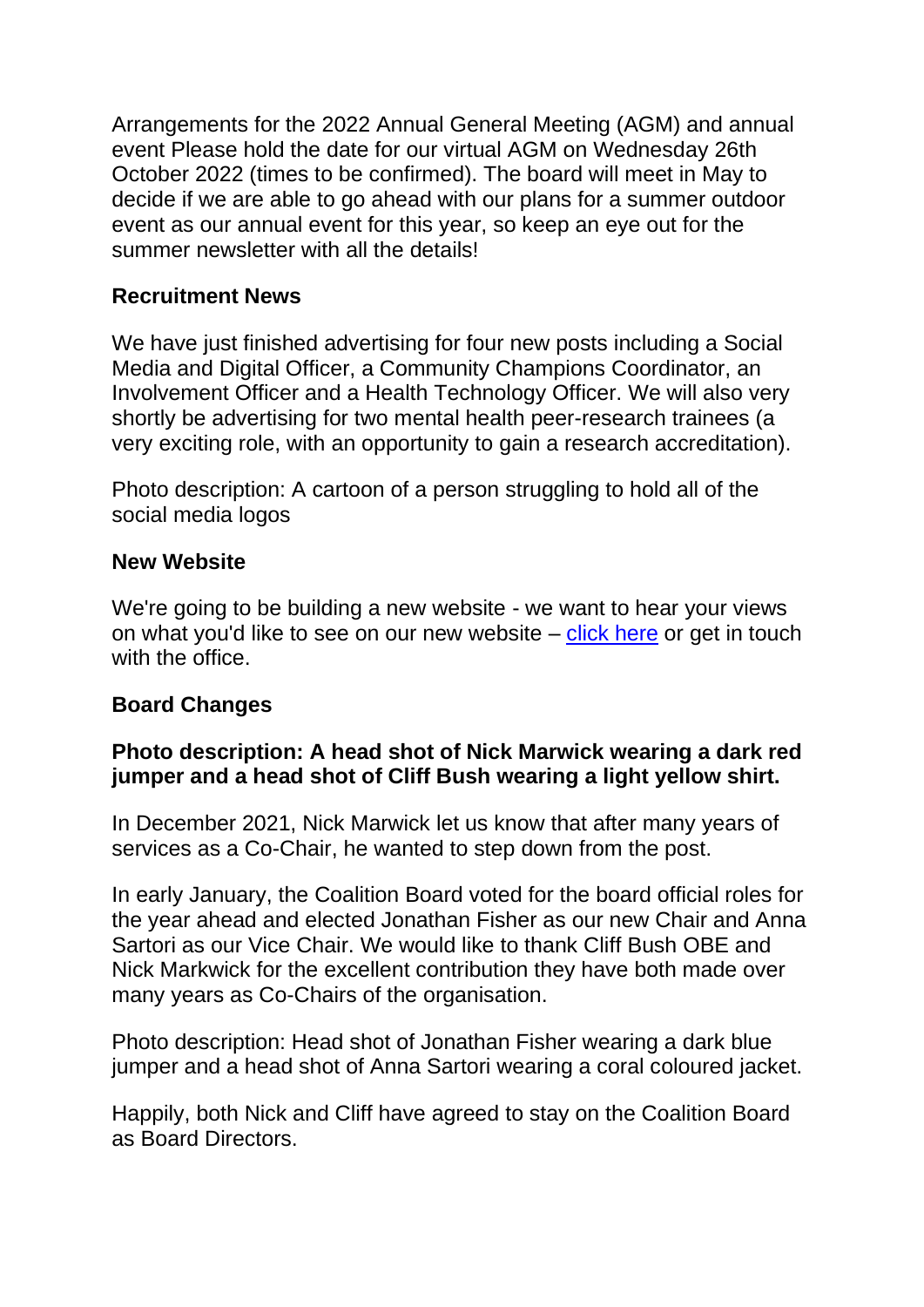## **Want to join our board?**

At the moment, we are particularly hoping to attract Board Directors from black or minoritized backgrounds, young people (18 – 25 year old) and those with a background in communications, fundraising and/or strategy.

In recognition of how quickly the organisation had grown, the board decided to start two new sub-committees last year – the strategy subcommittee and the finance sub-committee.

Both sub-committees have progressed work on our new organisational strategy which we hope to launch later this year. Would you like to be involved in one of the sub-committees? If so, please get in touch.

### **New Staff Members**

### **Photo description: A man on a video call on his mobile phone waving happily.**

The staff team has continued to grow to meet the needs of the organisation and our commissioned work. We would like to say a huge welcome to Nikki Roberts, Megan Siarey and Wendy Smith and they have introduced themselves on the next couple of pages. We are very much looking forward to Helen Anjomshoaa joining us in March as our new Operations Manager.

#### **Meet Wendy**

### **Photo description: A headshot of Wendy. She is smiling wearing a royal blue top.**

I'm Wendy Smith, Project Officer on the collaborative mental health project team. It's a joint project with Healthwatch Surrey, SMEF, SABP and the Coalition.

I've had depression and anxiety for most of my life and I'm autistic, so it's really important to me that people with lived experience are heard, valued and involved in their care.

I also deliver courses on mental health and wellbeing for the Recovery College, to help empower people on their recovery journey.

### **Meet Megan**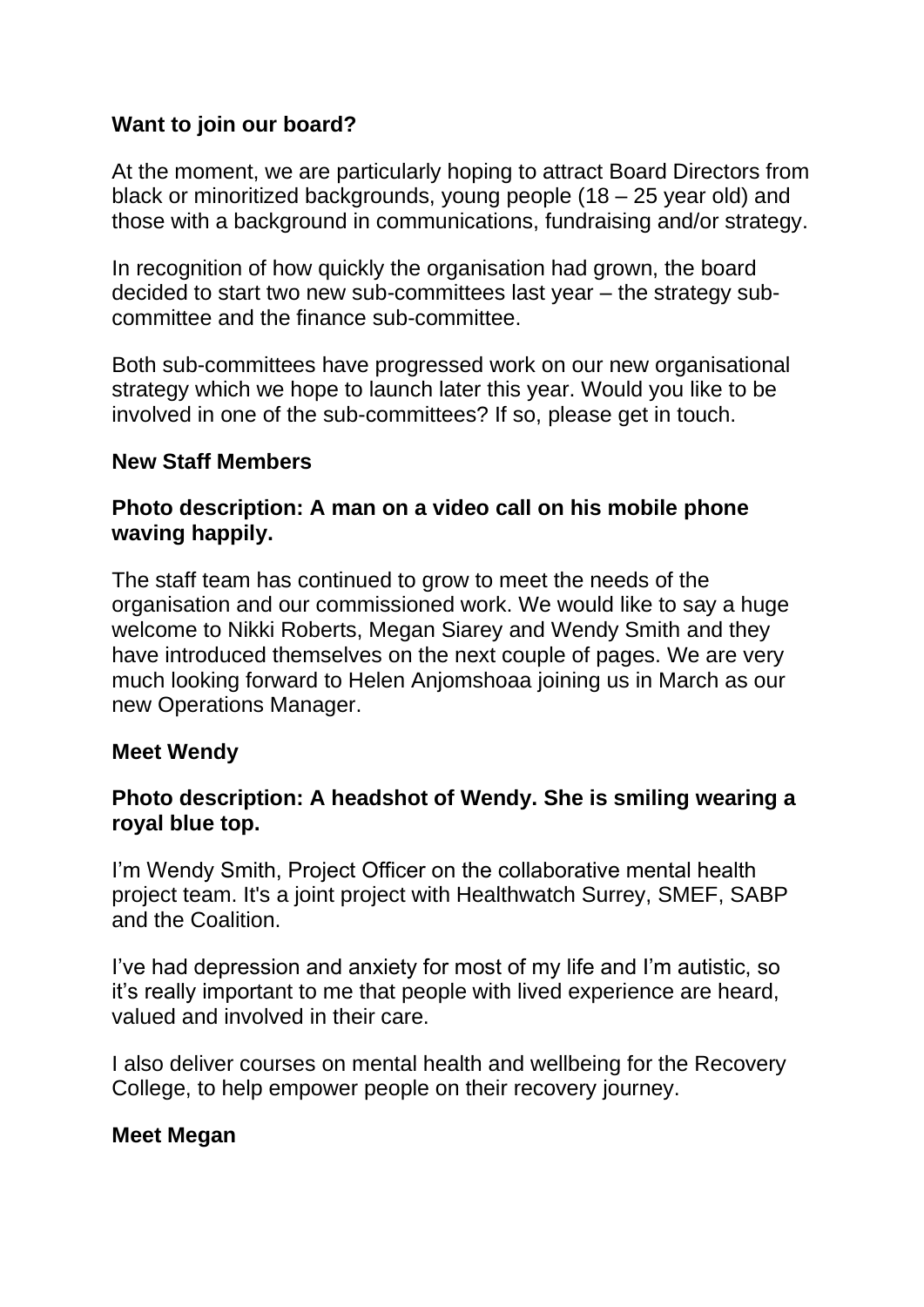I'm Megan and I've recently joined Surrey Coalition as a Project Officer for the collaborative mental health project.

I believe education and centring lived experiences are vital to removing stigma. I'm looking forward to actioning change that will benefit staff, service users, and carers, throughout Surrey and the surrounding areas.

A bookworm at heart, my prized possessions are the books I've accumulated over the years. Outside of work, I'm a podcast host and blogger; volunteer for my local Riding for the Disabled Association; and train at Hillcroft Lacrosse Club after picking up the sport at university.

### **Photo description: Lots of hands waving across the bottom of the page.**

### **Meet Nikki**

### **Photo description: A head shot of Nikki smiling, wearing a white dress with a floral pattern.**

Wow, how lucky am I to be given the opportunity to take on this brand new role!

I'm excited to help build on Surrey Coalition of Disabled People's amazing work by helping to reach and help even more people in Surrey with a disability.

Outside of work, I'm a Mum to two boys, one has special needs – he was my inspiration behind setting up a local support group for parents of children with special needs.

# **Good News!**

Deaf people around the UK have been celebrating a fantastic win with a step towards the legal recognition of British Sign Language (BSL), after the BSL Bill passed its second reading unanimously in the House of Commons in January. You can find out more [here](https://rnid.org.uk/2022/01/bsl-bill-deaf-community-celebrate-as-bill-passes-second-reading/)

# **Technology Update**

### **Photo description: A lady in her home sitting in front of a laptop. There is man beside her pointing at the laptop screen.**

Tech to Community Connect, a collaborative effort between the Coalition, Action for Carers Surrey and other partners to tackle digital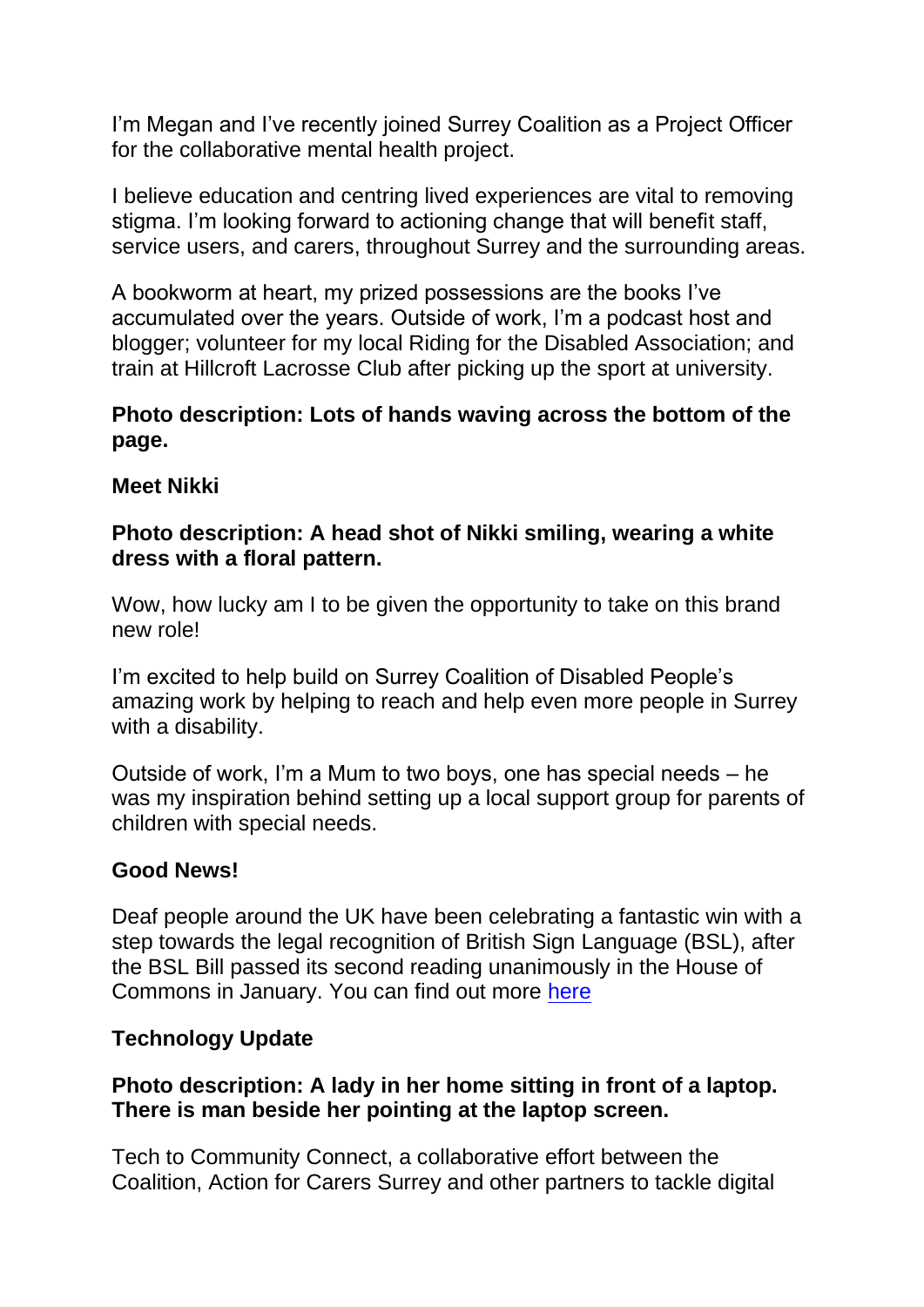exclusion and loneliness, keeps supporting more and more people across Surrey.

In case you haven't heard about it yet, the service can loan you a tablet, smart phone, or smart home device and a sim card with data on it for those who don't have WiFi. We can match you up with a volunteer Tech Angel, who will teach you anything you need to know to use your device, and will then support you as and when you need it.

The numbers of people involved in the project and Tech Angel volunteers have been growing steadily, and everyone is working hard!

### **Photo description: Man sitting in front of a bright blue bricked wall. The man is wearing a bright red jumper and is looking at a laptop.**

This is a quote from one of the people that have used the service:

"I cannot tell you enough how grateful I am for what you've taught me today, and I'm excited about the things I will now be able to do. My life feels brighter and more hopeful now"

### **Photo description: A group of ladies sitting at a table looking at various different electronic devices – this includes a tablet, a mobile and a laptop.**

During Get Online Week the tech team visited numerous food banks, day centres and shelters for homeless people. Thanks to the project and the work of lots of other agencies, several people experiencing homelessness, along with mental ill-health, were able to find accommodation and are now able to use tablets from their own homes!

Many of them feel that being able to go online helps them to fully participate in the community. In December 2021, to overcome language and cultural barriers, we organised our first group session for digitally excluded women in Woking.

The women involved are now confident using their devices, and of course they can get further support from a Tech Angel volunteer in the future should they need to. The session was so popular that we have more planned throughout the year ahead.

### **Get in Touch**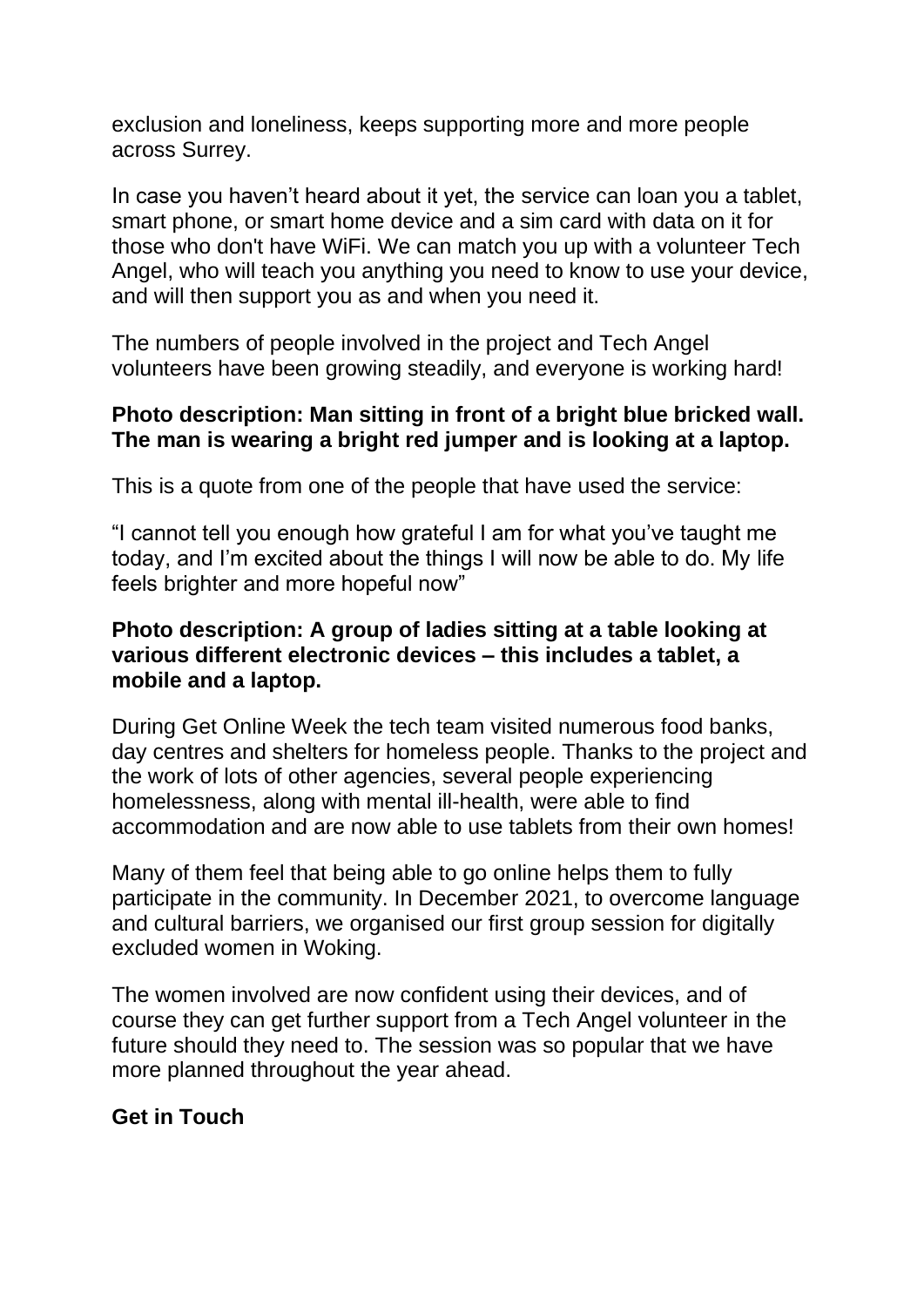If you don't have access to the internet, or feel a bit scared of technology and don't know where to start, get in touch and we will be more than happy to help you and support you and walk you through it step by step.

If you have some IT knowledge and a couple of free hours a week to spare, you could become a volunteer Tech Angel and help people who need you!

### **Photo description: Zoomed in photo of hands typing on a keyboard.**

### **Photo description: Two ladies looking at a mobile phone. One lady is holding a blue mug.**

People with long term health conditions, as well as disabled people and carers are also benefiting from the project.

Someone we have been working with lives with a life-limiting condition and is dependent on a large array of medications and not able to get out very much. Requesting her medication each month required a very difficult and painful visit to the GP surgery, and the anxiety of not knowing whether she would have a good enough day to manage this visit before her previous month's supply ran out. After one session with a Tech Angel she learned the basics of her new tablet. By the end of this first session she had managed to log into her GP website and request her next month's medications!

In her second session, we taught her how to use Zoom so she can attend online pain classes, and contact her friends. She had been feeling extremely isolated due to both her ill health and the pandemic, and she is so excited at the prospect of now being able to speak to friends and family as often as she likes.

'I think mainly it's feeling included in things I can't physically get to. Also face timing my family – I didn't see my sister for months on end. Even now it helps me to keep in touch with my daughter as she has moved away. When you have mental health issues and you can't get out, the tablet means that you're not isolated – you can reach out in other ways'.

### **Photo description: Lady in a striped blouse waving and smiling at a mobile phone.**

**Kevin shares his thoughts about the Google sound amplifier app.**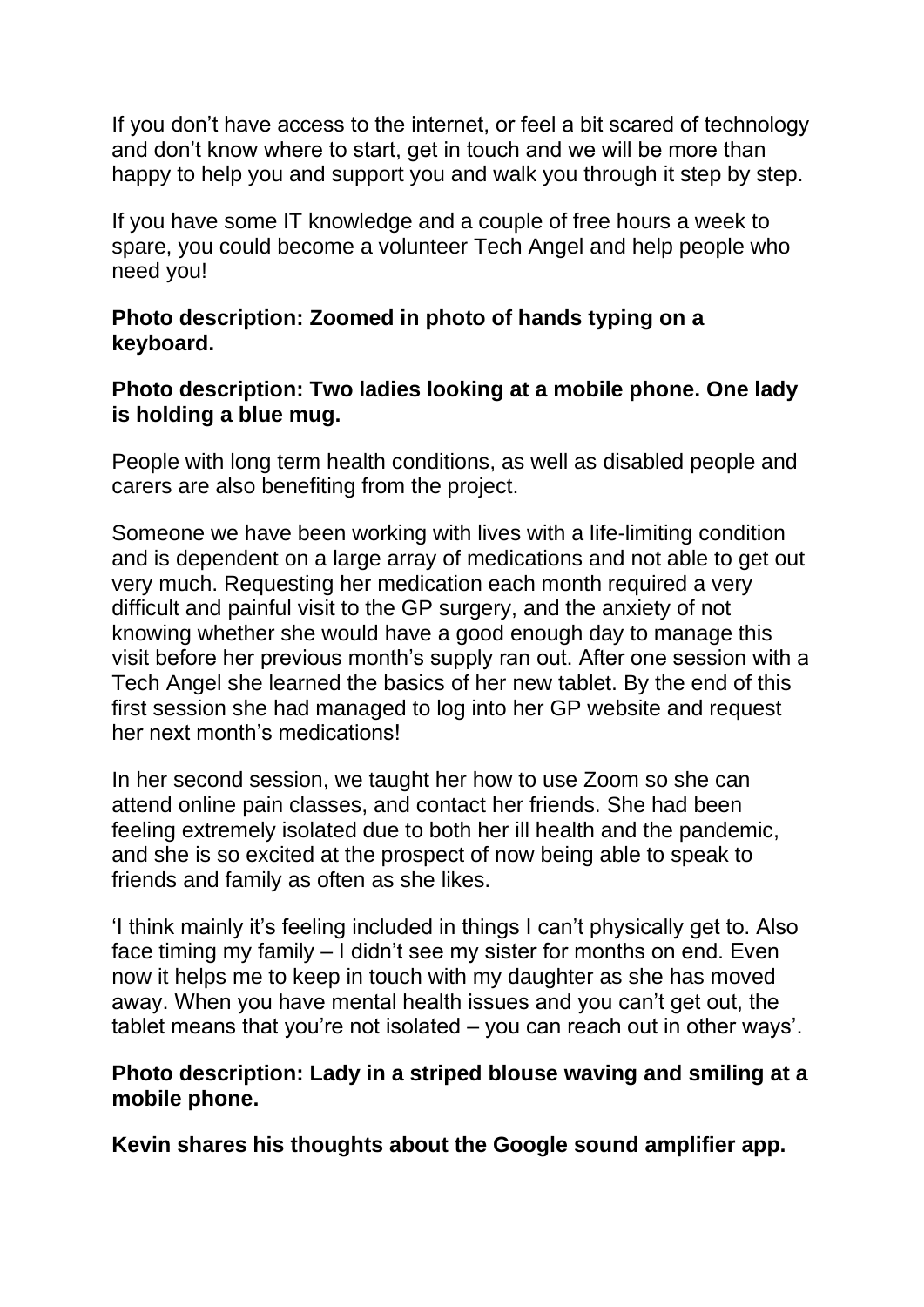### **Photo description: Hands using a mobile phone. There are 5 stars on the image too.**

I have been testing out the Google "Sound Amplifier" app which is designed to allow smart phone and tablet users to hear more clearly. It's to help with sounds around you and sounds coming out of your device. The app provides a really simple set of controls to switch between listening to the world around you through the microphone on your smartphone or to the other sources of sound on your phone, such as telephone calls or movies.

It works like a super tone control using two on-screen sliders; one to boost the overall volume and the other to control the bass and treble quality of the sound.

I am pleased to report that it seems to work superbly well, allowing me to pick out clearly the words that are being spoken on otherwise muffled TV broadcasts or for conducting one to one conversations in noisy environments.

The app is simple and easy to use, best of all, it is free!

You can find out more and download it on your smartphone or tablet [here:](https://play.google.com/store/apps/details?id=com.google.android.accessibility.soundamplifier&hl=en_GB&gl=US) (only available on Android currently)

Ease of use? 4\*

Value for money? 5\*

Quality? 5\*

Overall rating? 4.5\*

Thanks to Kevin for this review. If you fancy reviewing an app for us, please let us know!

If you would like to make use of the sound amplifier app and need some help with setting it up, or for us to supply you with a smartphone to use the app, then please get in touch! You can contact getconnected@surreycoalition.org.uk, or call the office on 01483 456 558 or send us an SMS text to 07563 997 932.

### **Mental Health**

**Photo description: three faces all showing different expressions.**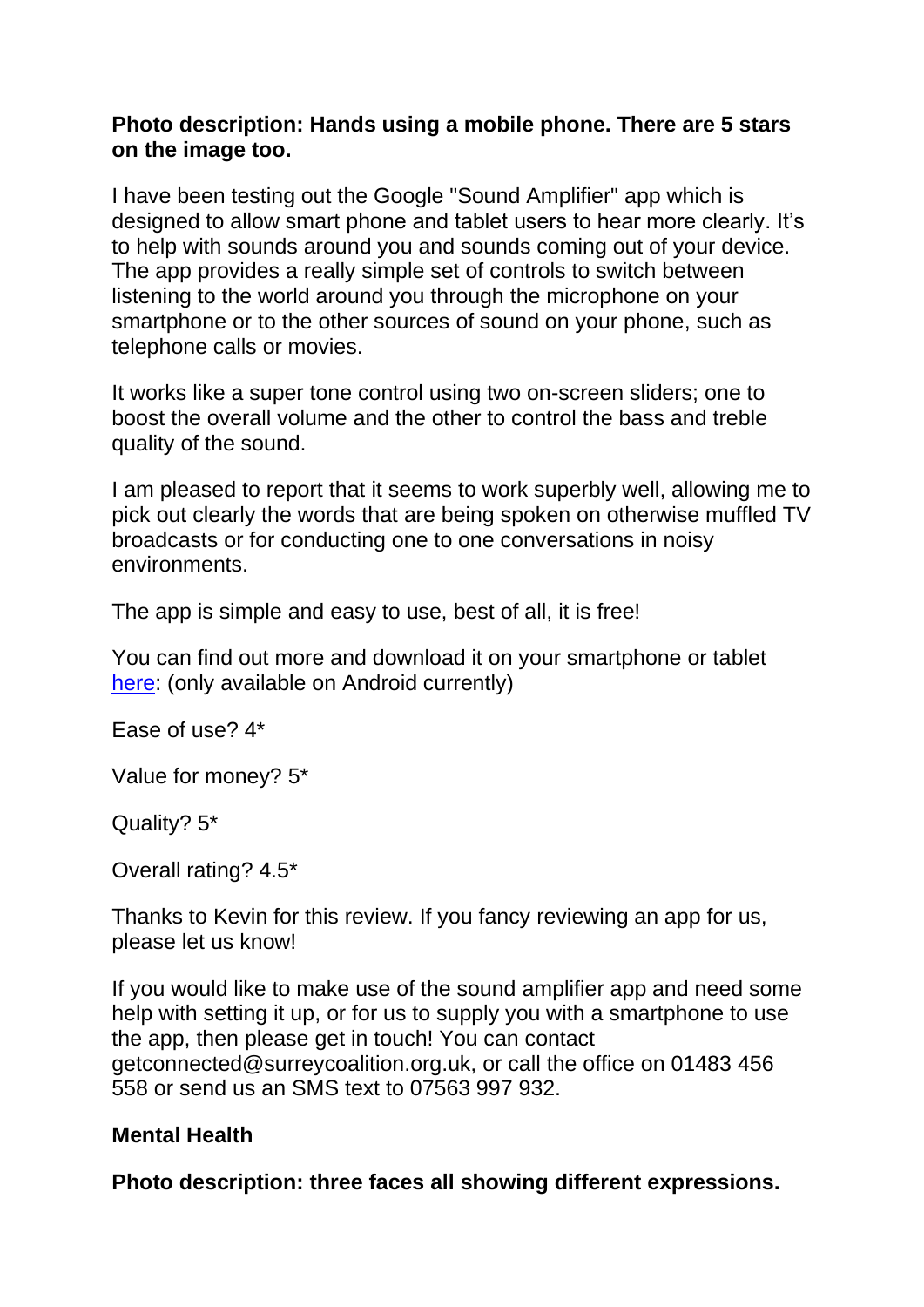The Independent Mental Health Network has been busy since our last newsletter.

At the start of autumn, the network members elected a new meeting Chair and Vice Chair, David Muir and Megan Siarey respectively. The two have been working hard with the coordinator for the network since and we are grateful to have them to represent our members throughout Surrey and in leading the bimonthly IMHN Coordinating Group meeting.

In December, Surrey held its second annual Mental Health Summit. The IMHN and Coalition were involved in providing service user experience videos for the virtual event and the stories shared were impactful and memorable. The summit updated on progress in mental health over the last year and refreshed commitment and momentum to continue the improvement of emotional wellbeing and mental health services in Surrey during 2022.

Recently, the IMHN members and staff have been working with the Surrey system on the Mental Health Improvement Programme, an allencompassing transformation programme looking at all aspects of how Surrey's mental health services are delivered and what innovation and improvements could be made to better serve the needs our population. The first workshop happened in January, with two more planned to follow March.

We want to hear about your experience of using mental health services (good or bad) Get in touch with Guy Hill guy.hill@surreycoalition.org.uk or phone/SMS 07305 009869.

#### **Welcome Salem**

### **Photo description: Healthcare professional talking to another person in a healthcare setting.**

We have a new staff member who has joined our team, Salem Sabur. Salem is working on engagement with Surrey's Black, Asian and minority ethnic communities and has launched the IMHN's Black and minoritised ethnic groups mental health stakeholder group.

At our stakeholder meetings we listen to people's experiences of using mental health services and learn what is working well and what isn't to feedback to services and commissioners. This first meeting was well attended and the discussion lively and full of interesting insight and suggestions of how services could better support people.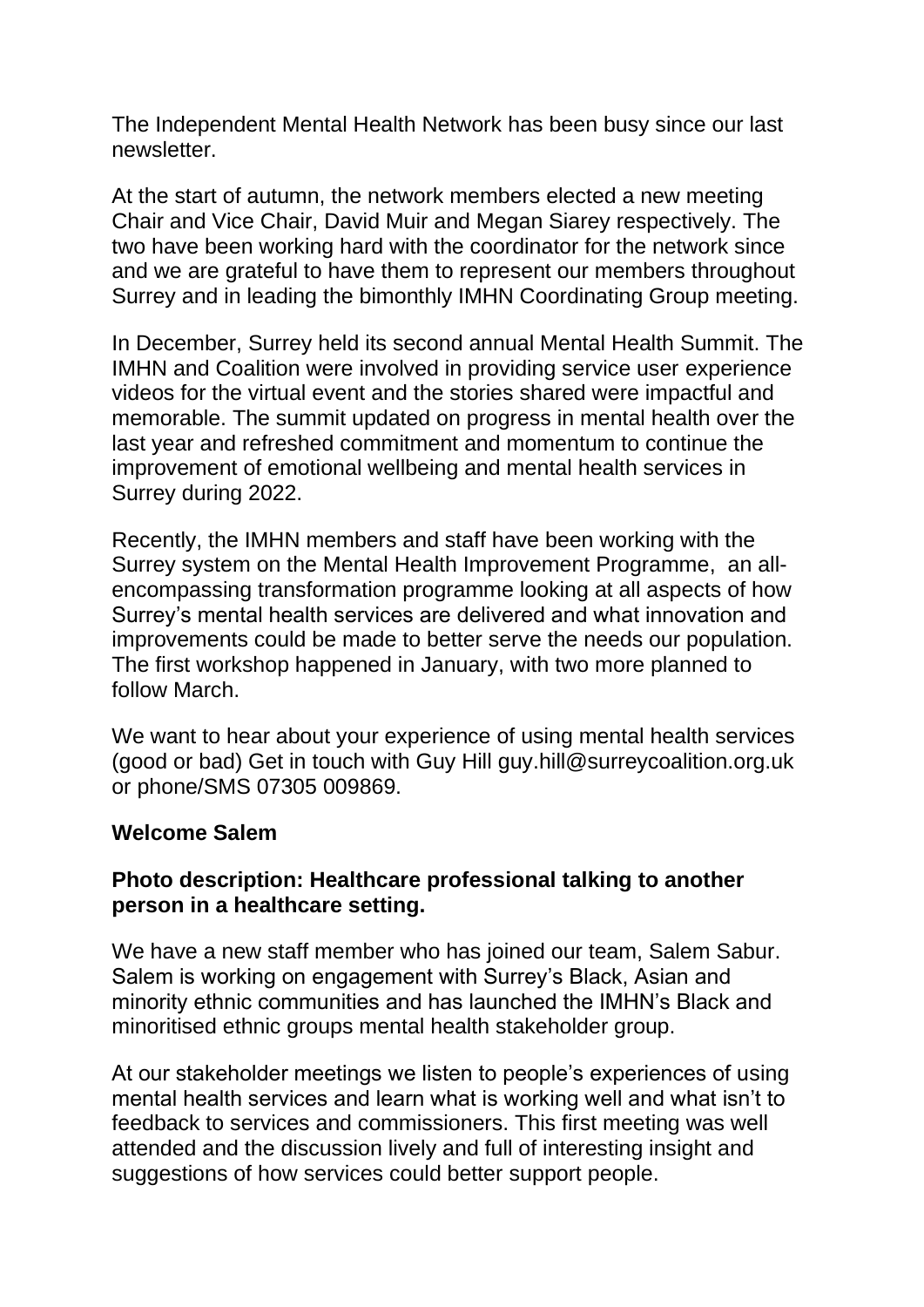Other key areas we have been focusing work on with our members over the last few months include improving the quality and uptake of annual physical health checks for people living with a significant mental illness. The transformation of Adult Social Care mental health services, and working with SABP on the transformation of community mental health services to improve what is available at GP practices within Surrey for people with mental health support needs.

### **Become a member of IMHN**

You can join online [here](https://www.imhnsurrey.com/about) or by contacting Guy Hill.

### **Time to Talk Day**

### **Photo description: A cartoon image of two people playing scrabble. The words meet, listen and talk are on the scrabble board.**

February 3rd was Time to Talk Day, the nation's biggest mental health conversation. Happening every year, it's a day for friends, families, communities, and workplaces to come together to talk, listen and change lives.

This year we shared two blogs from IMHN members, one from Megan around how to start a conversation around mental health with a friend or family member and one from parents who care for their adult daughter with Borderline Personality Disorder (BPD) and how useful attending a local carers support group has been to them.

You can check out the blogs on the IMHN website here.

# **FoCUS**

FoCUS is the Forum of Carers & people who Use Services from Surrey and Borders Partnership NHS Foundation Trust (SABP). Anyone who has used services from SABP in Surrey or Northeast Hampshire can join the forum.

We hold monthly area-based meetings where we discuss the experiences of services people have had and discuss which issues are most common and should be taken forward to SABP to respond to at FoCUS Committee meetings every three months.

February's FoCUS group discussed: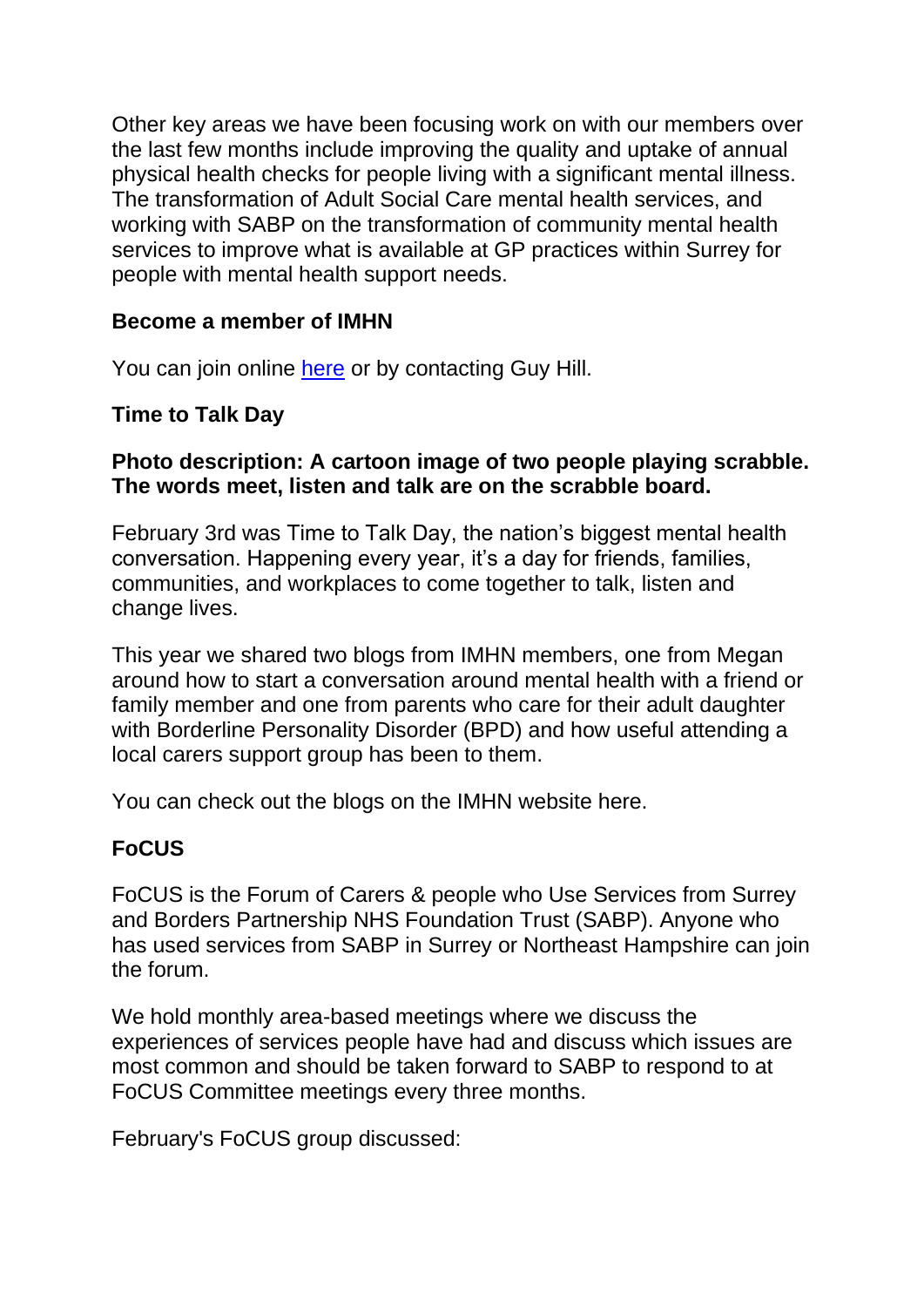- Building programme for the new hospitals in East Surrey
- Issues with medication reviews when being discharged from one service and being picked up by another
- The Trust's LGBTQIA+ policy and their new service called In Reach. The service supports people at the point of discharge from mental health hospital wards to up to 3 weeks beyond discharge with the practicalities of returning home with an aim to reduce readmissions to hospital.

This month we will also be finding out from FoCUS members what they would like FoCUS to look like in the future, we are excited to hear all their excellent ideas!

If you would like to find out more about FoCUS including how to join, please click [here.](https://surreycoalition.org.uk/special-interest-groups/focus/)

### **Blog by Salem, Mental Health Outreach and Engagement Officer.**

Salem Sabur is the new Mental Health Outreach and Engagement Officer. This is a joint role working for both Surrey Coalition of Disabled People (through the Independent Mental Health Network) and Surrey Minority Ethnic Forum (SMEF), who are a charity representing the needs and aspirations of a growing ethnic minority population in Surrey.

Salem's role is focussed on engaging with people from these diverse ethnic communities and amplifying their experiences back to 'the system'. Recently Salem has been doing some work with the Nepalese and Gypsy, Roma and Traveller communities. Salem has over four years of hands-on experience working within the health care services, supporting individuals from Black, Asian, and other ethnic minority communities with mental health challenges including stress, anxiety, and depression.

In December we held a joint mental health awareness event with the IMHN, SMEF and an organisation called Be My Hope, who work with individuals from the Black-African community across Surrey and their work has a focus on improving mental wellbeing.

Salem met Annah there, she has both a physical disability and mental illhealth and has been campaigning for better services for Black and minoritized groups within Surrey. Annah has been experiencing deteriorating physical health and mobility for some time which has left her lonely and isolated. Annah feels the local authority assessment team has failed her by not recognising and addressing her needs and that this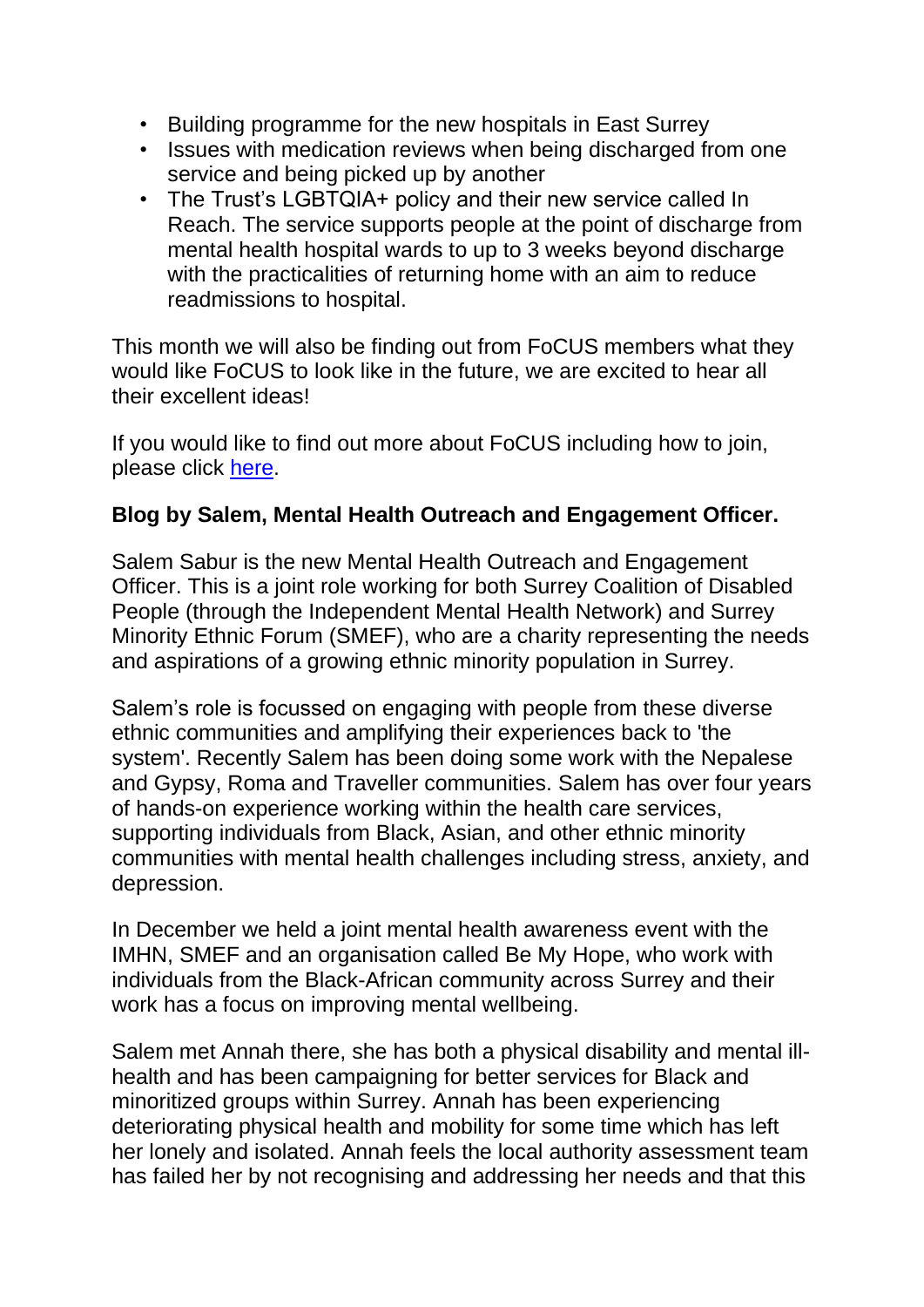has had a mental health impact. Annah told Salem that she has "been feeling depressed, anxious and under stress", and shared that her current circumstances have made her feel irritable and emotional.

During the Covid-19 pandemic Annah has struggled with her weight which she had previously shed after undergoing a sleeve gastrointestinal reduction. Her weight has returned and she feels this is directly due to her mental health struggles.

Annah has ideas and initiatives to assist and support the Black African community within Woking to improve wellbeing and mental health. One example of this would be to support leading figures in the Black community by creating a buddying system where young adults can open up and seek help for their mental health. She would like the idea of community 'aunties and uncles' to become a reality, she feels that having older and respected individuals in the community to talk through mental health challenges will benefit the whole Black community. She feels that when we get this kind of mental health support our families also benefit too, even if they don't know it. Annah is disappointed that the Surrey health services have not really been supportive of her ideas to improve wellbeing in her community.

Independence is important to Annah to support her mental health. She has a need for financial support to assist her, currently she would like to pass her theory and practical driving test but does not have the financial means to make this a reality. Being able to drive would allow her to be able to lead a more active life and do things she wants to without inconvenience to her children, who she feels should be leading fully independent lives without her feeling like a burden on them.

She continues to show great resilience despite her physical mobility and mental health challenges. She has been attending the University of Roehampton for a degree in the field of Psychology and Counselling. This has been made possible by Student Finance England's Disabled Students' Allowance (DSA) providing finance for a taxi service to let her to attend classes. This has made it possible for Annah to attend without the stress and anxiety she feels about using public transport.

She strongly believes that with more support from her local council and other services her quality of life & her mental health would improve, and that if some of her ideas around wellbeing in the Black African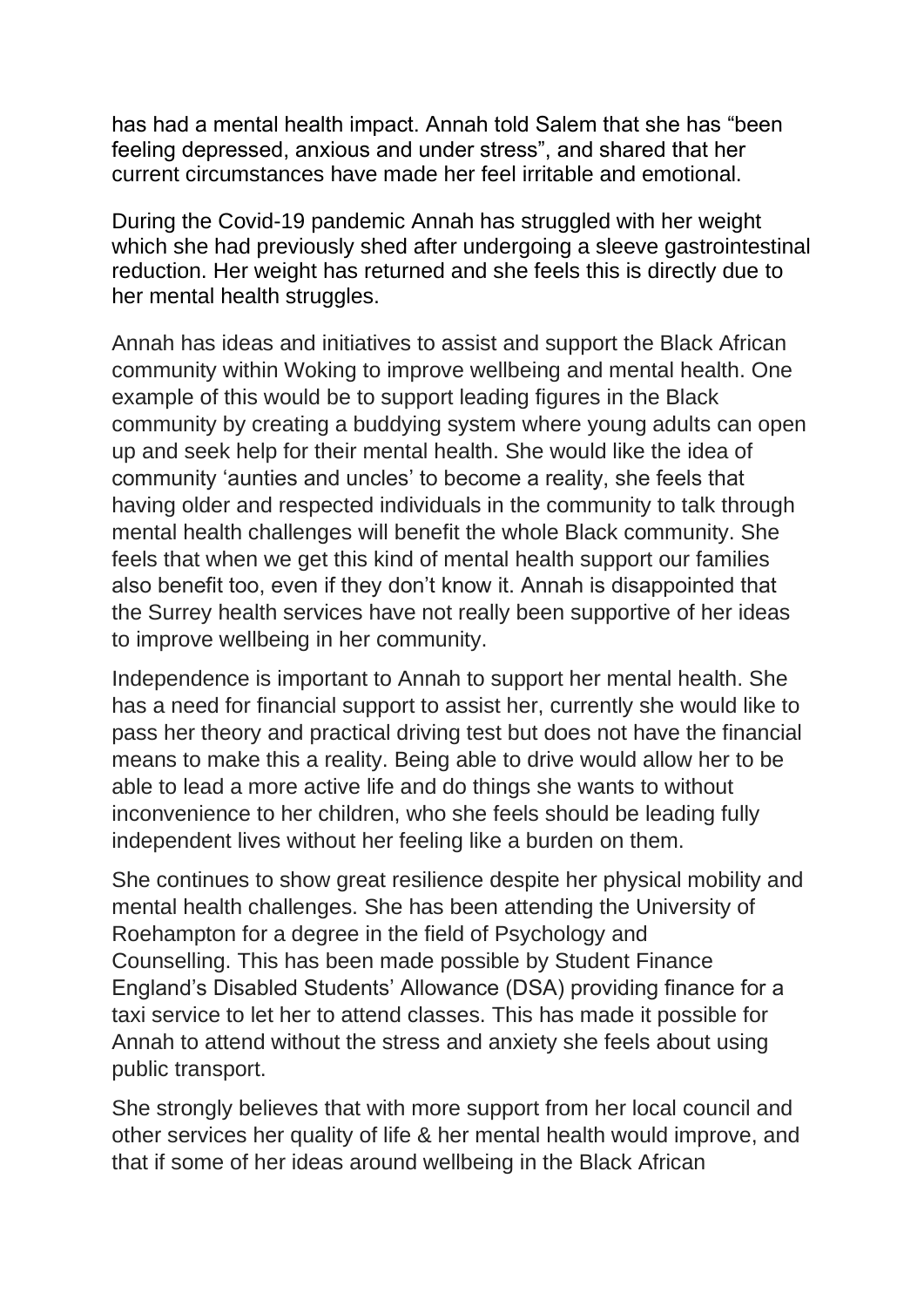communities could become reality others mental health would benefit also.

### **Get Involved**

### **Photo description: Man wearing a grey tracksuit in a wheelchair waving and smiling at his phone while on a video call.**

The Disability Empowerment Network (DENS) Groups met in November 2021. All DENS groups and our special interest groups were given the opportunity to feedback on the draft Physical Disability and Sensory Impairment (PDSI) Strategy.

The draft strategy has been finalised and all DENS groups will contribute to the action plan and implementation. The East DENS submitted a response to a planning application for a supermarket in Horley.

The North DENS group were given a presentation on the new Leisure Centre in Camberley and a member of the group, who helps to run the Egham Constellations swimming group, agreed to visit the centre to look at the swimming pool pods which help make the pool accessible.

David, the Chair of the South West DENS spoke at the Guildford Committee that is looking at the review of public toilets in Guildford.

Members were able to give their views on Direct Payments and some members took the opportunity to discuss this further in a one-to-one session. DENS members discussed access issues in the local area and members were encouraged to join their local access group.

The DENS groups will meet again in March 2022 and the focus will be on access. Each group will discuss issues and agree actions to try and tackle some of the issues in their local area.

The Deputy Police and Crime Commissioner for Surrey will attend the virtual Surrey Wide DENS group on Monday 14th March at 6pm. All DENS members are encouraged to attend to raise any concerns about crime and policing in the local area.

Join us! If you would like to attend any of the DENS Group meetings, please contact Yasmin.

### **Special Interest Groups**

**Photo description**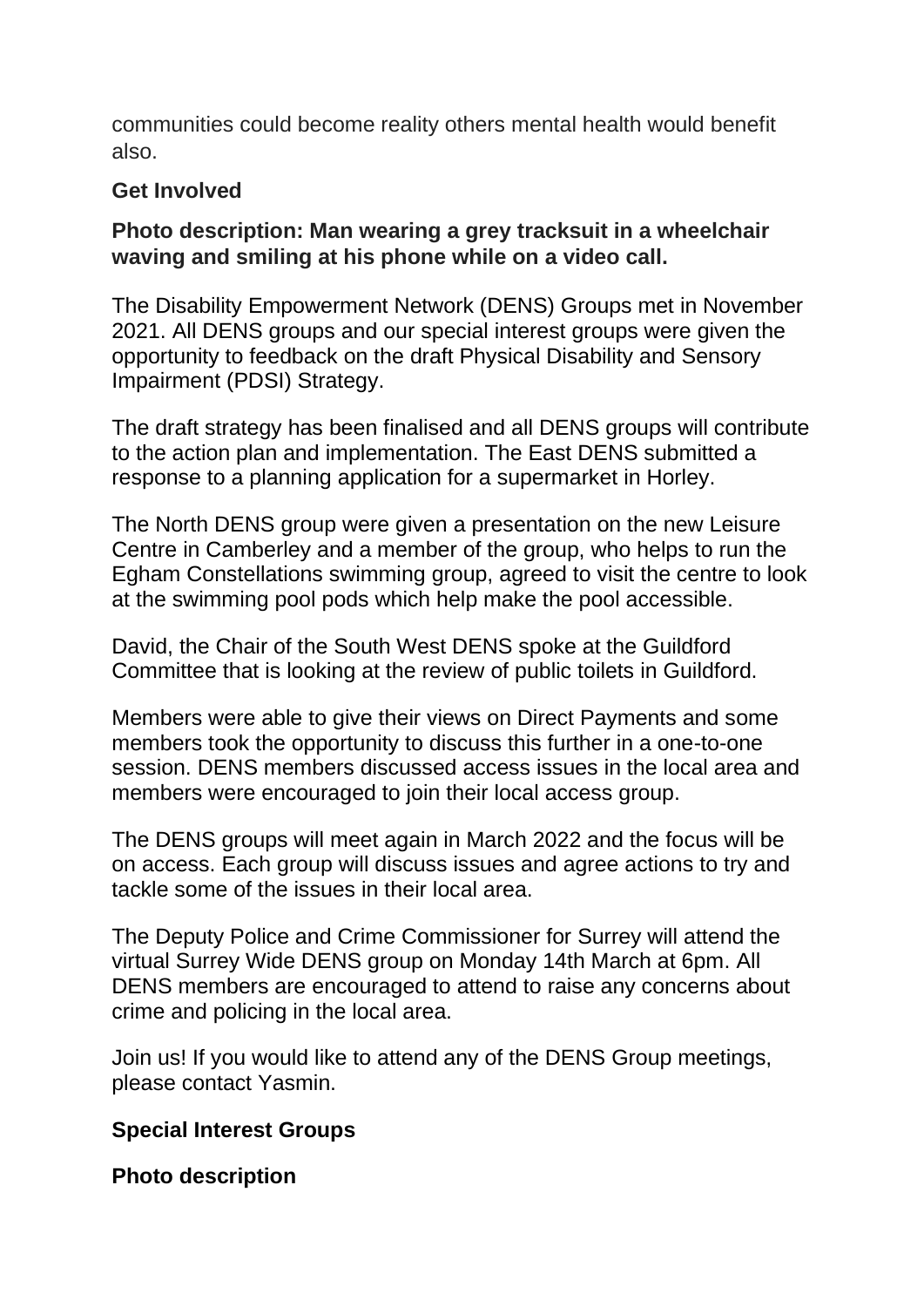# **A lady smiling using sign language to talk to another person**

# **Long Term Neurological Conditions Group**

The Long Term Neurological Conditions (LTNC) group met in November and raised issues with representatives from Surrey Heartlands about variations in services across the county for people with a LTNC. As a result of the concerns raised by the group, some actions had already been taken to reduce service variation across the county.

As with all of our specialist interest groups, the group were given an update on the Physical Disability and Sensory Impairment (PDSI) Strategy which they have been working on for some time.

### **Hard of Hearing Forum**

Members of the Hard of Hearing Forum met online in December 2021. Karen, the Interim Diversity and Inclusion Programme Manager from Surrey County Council (SCC) asked for feedback from the group on the Surrey Equality and Inclusion Plan. Prior to the meeting most members had not heard of this. Members gave feedback on the accessibility of SCC services and whether they think Surrey is a fair place to live and work.

### **Surrey Vision Action Group**

The Surrey Vision Action Group (SVAG) met in January 2022 and discussed the impact of rainbow/colourful crossings on those with a visual impairment. Surrey Coalition and Guide Dogs UK are working with SCC on a review of the policy to install these crossings at different locations across the County. The Mayor of London has paused the installation of rainbow/colourful crossings whilst TfL carry out more thorough research to identify if these crossings present mobility issues for members of any community. If you have experienced issues with this type of crossing, or have suggestions for alternatives, please let Yasmin know.

The group also discussed the slow process of the installation of tactile strips on the platforms of all train stations across the UK.

### **Virtual trips**

### **Photo description: Hever castle looking splendid in beautiful gardens on a sunny day**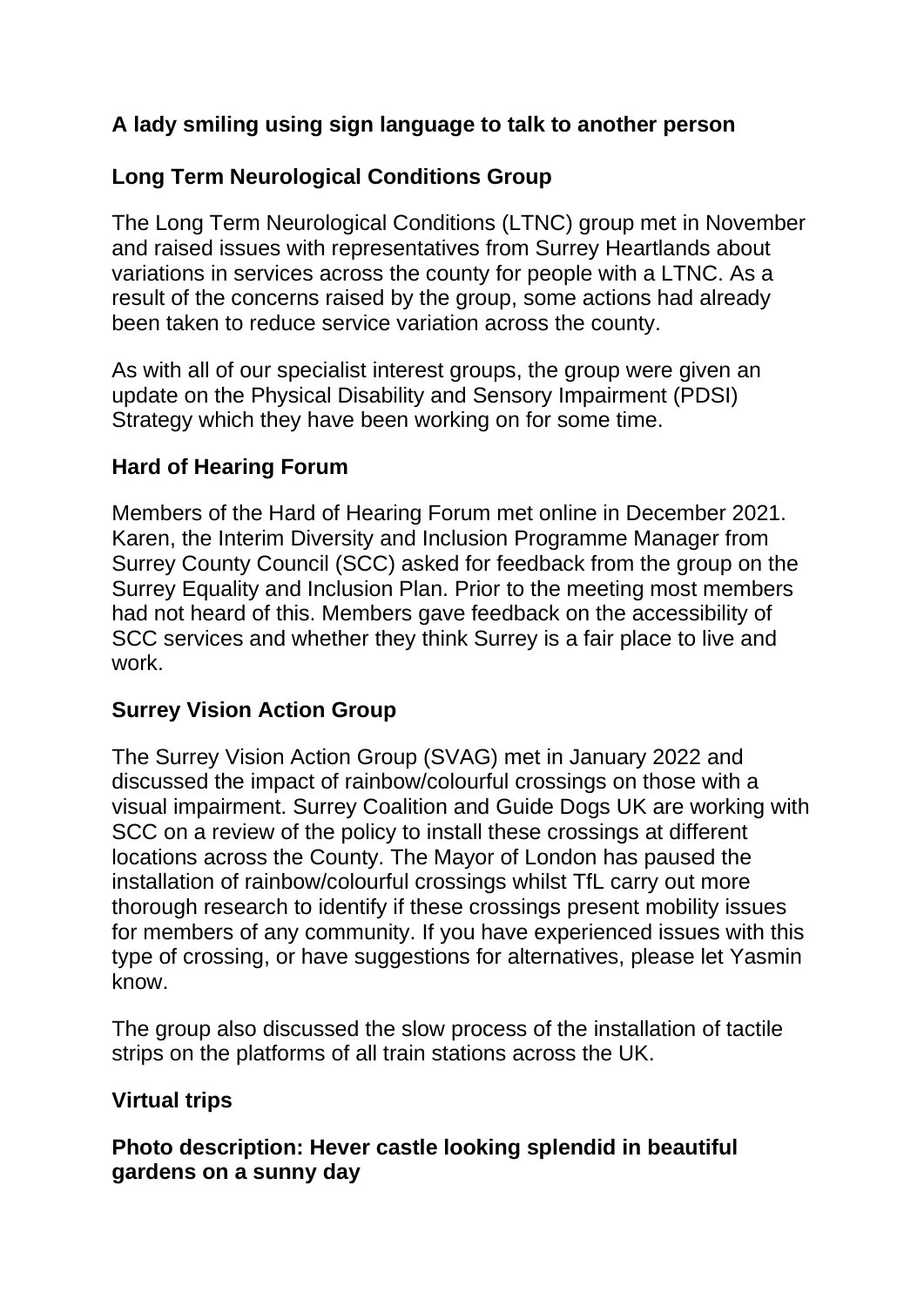The Coalition held the last virtual trip of 2021 on Christmas Day! Members were able to join a virtual dog walk with Inca and Jessie. Inca walked on the beach at Eastleigh and Jessie walked in her local park. It was fun to see so many people going for a swim in the freezing cold sea which is a Christmas tradition for many. It was even better for members to watch this from the comfort and warmth of their own homes!

We have already planned three trips for 2022 and we aim to have one every month thanks to support from the Community Foundation for Surrey.

On 21st February members were given a talk/virtual tour of Painshill Park. In March we are being treated to a virtual trip to Brooklands Museum and in April a bespoke tour of Hever Castle. BSL interpreting is available on all our trips.

If you would like to join us, please contact Yasmin and she will send you the link. If you have an idea or suggestion of somewhere we can visit (virtually) in the future, please let us know!

# **Vocational Skills Programmes**

The Coalition has undertaken some work on behalf of Surrey County Council to map vocational skills programmes in Surrey. Following on from this work providers of vocational skills programmes in Surrey will meet to discuss branding which will be used to publicise the services to residents in Surrey.

### **Direct payments strategy**

Surrey Coalition has been working with Surrey County Council (SCC) and an organisation called We Coproduce on an all-age strategy for Direct Payments in Surrey. Over the last few months engagement has taken place with many different groups and individuals at group meetings or in one-to-one conversations. A short survey was sent out and the key themes will be used to begin to structure the strategy.

A new special interest group will be set up to continue work on the strategy. The group will meet monthly online from April 2022. If you would like to be part of this group, please contact Yasmin.

### **Social Programme**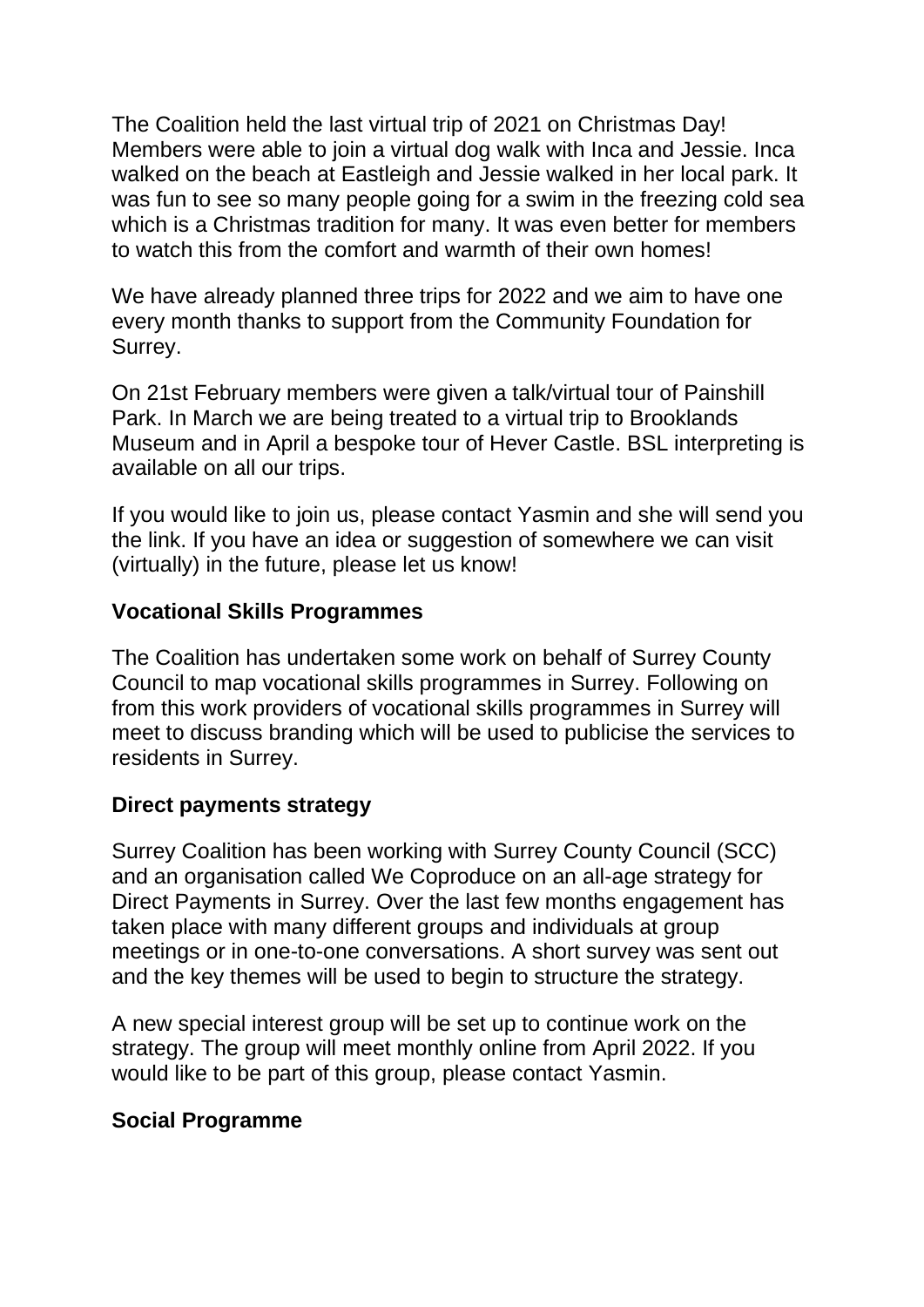### **Photo description: Person in a pink jumper working with a piece of thread, some felt and other craft materials.**

Our social programme started as a response to the first lockdown in 2020 and continues to go from strength to strength. We offer a virtual activity everyday Monday- Friday. We recently sent a survey to members to ask for feedback on how this is going. We had fantastic feedback on the programme and how it has benefitted those attending. We will use the feedback to plan our social programme for the coming year. Watch this space for more news.

Did you know you do not need to be online to access our social activities? It is possible to join by telephone (and many people do!). If you would like more information on how to join our social programme, please let us know.

### **Photo description: Lady in her home smiling and waving at a tablet.**

### **Book Club Review by Coalition Member Claire Bellinger**

### **Photo description: Somebody looking very warm and cosy with a grey blanket wrapped around them and a cup of tea in one hand, a book in the other.**

Would you like to join our book club? Everyone is welcome, just contact Yasmin yasmin.broome@ surreycoalition.org.uk or phone 01483 456558 or send an SMS to 07780 933053

Over the past few months our book club have read books from different genres that members have suggested and Angie has managed to download into different formats so we could all enjoy.

Many of the books I probably wouldn't have chosen myself but I'm glad I read them, The Salt Path, Touching the Void and most recently a book by Terry Pratchett called "The Amazing Maurice and his Educated Rodents".

A strange but funny tale of Rats who can talk and read, although reading is limited due to their poor eyesight. Each has a name taken from things they have read on litter, Dangerous Beans, Fresh, who sadly gets killed and eaten, Peaches, Hamnpork, Darktan and others. They live with a cat, Maurice who travels with the group to various villages and has agreed not to eat them if they can talk.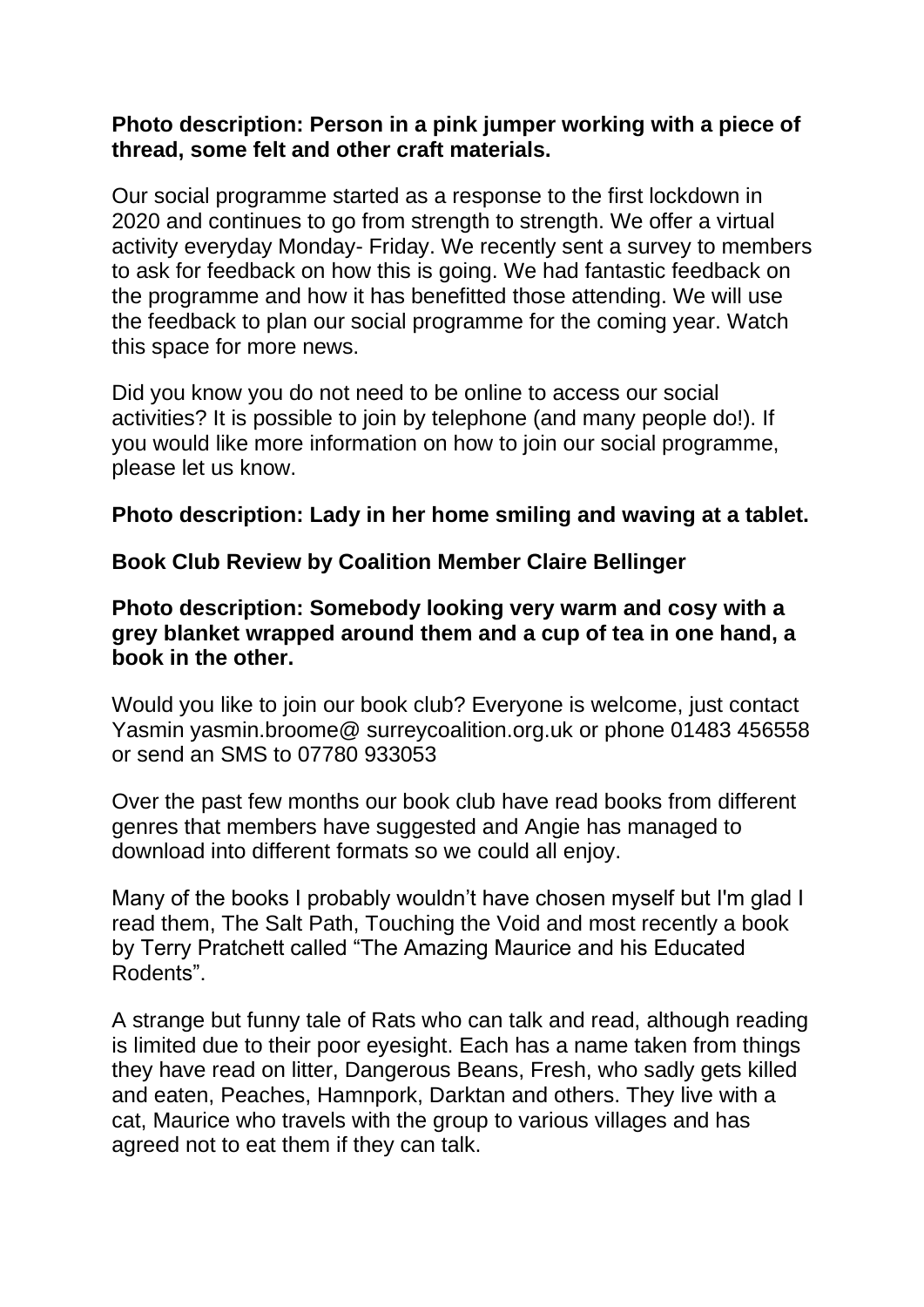# **Physical Activity News**

### **Photo description: 4 people walking in a sunny woodland area**

Would you like to Get More Active but are struggling to find someone to go with, or having difficulty travelling to an organised activity? The Disabled community have told us that there are two main reasons why some of us are not as active as we would like to be:

- You need or want somebody to go with to provide physical or moral support.
- You don't have the transport to get to organised activities, or it takes too long or is too expensive.

Later this year, in partnership with SILC, we are aiming to launch an "Active Buddy" scheme where we pair you up with somebody who can support you to be active the way you want to. Whether that's going for a swim or a wheel or walk, playing a team sport or joining a dance class whatever you enjoy!

### **Come and join us on Saturday 5th March for the first of our monthly 'Get More Active' events!**

### **Photo description: Lady in a wheelchair in a grassy, woodland area.**

Though we are meeting at Nonsuch parkrun, you can participate in lots of different ways – walking around the course (or some of it!), volunteering in a parkrun role or being a brilliant cheerleader, or a conversation starter for the social afterwards!

Join us for some fresh air and lots of fun - meet up with old friends, meet new people in the community and enjoy some time (and cake!) together. For those who need it, we can assist with transport.

If you'd like to get involved, please contact Katy. Phone or SMS text on 07434 865062

email [katy.hubbard@surreycoalition.org.uk](mailto:katy.hubbard@surreycoalition.org.uk)

#### **Did you know, you don't have to run at parkrun?**

**Photo description: The backs of Parkrun volunteers wearing different bright coloured high vis volunteer vests**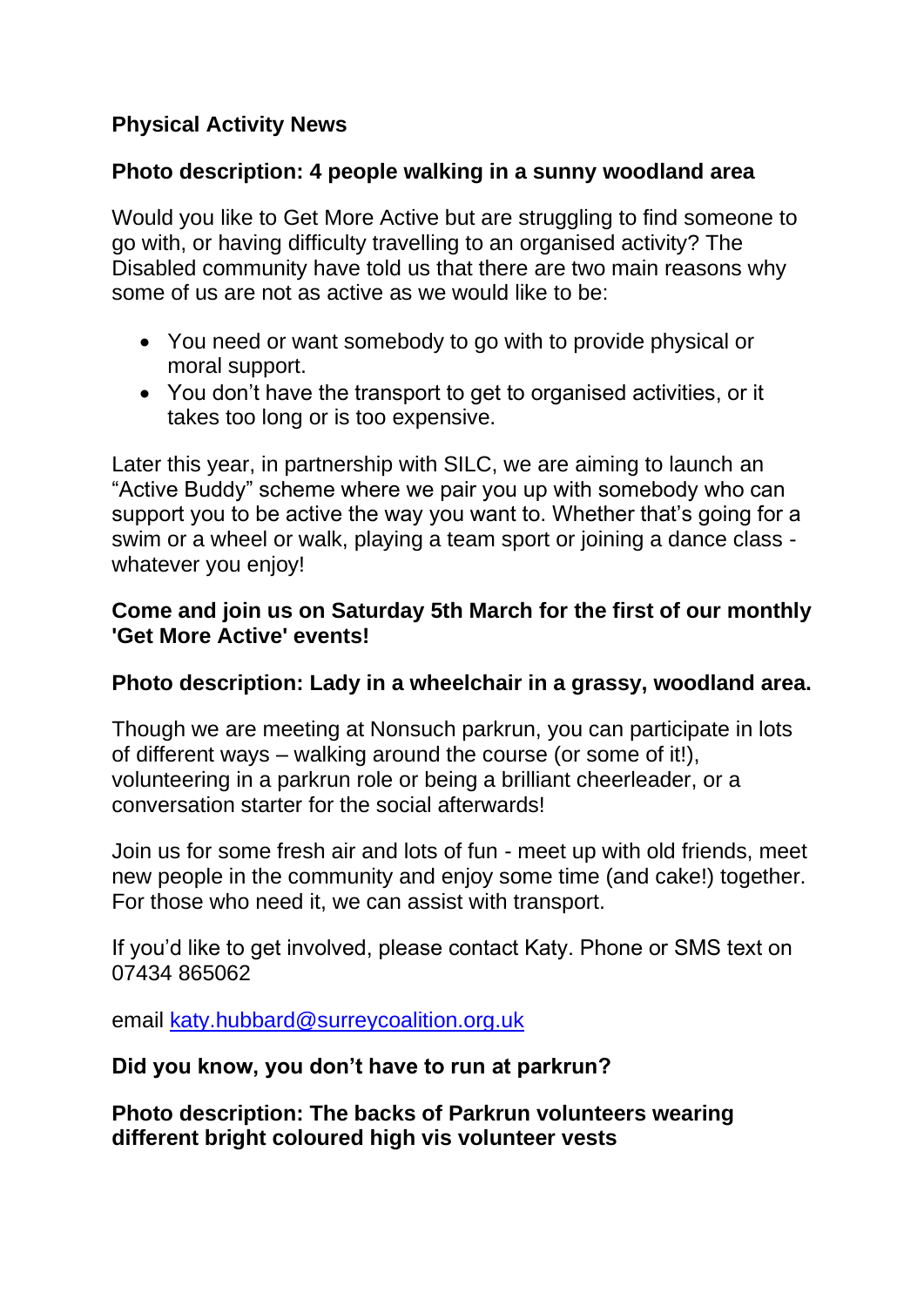You can walk, you can use a manual or power chair, you can volunteer or you can spectate. Truth be told parkrun really isn't about running at all! It's all about community – that strength of human connection and feeling of belonging. I wanted to use this opportunity to give you a bit of a background into parkrun and how it has grown into the global phenomenon it is today.

In 2004, Paul Sinton-Hewitt was an experienced club runner, when he picked up an injury which meant he could not run. At the same time, he was fired from his job and his mental health began to deteriorate. He wanted to find a way to stay connected with his friends and so one Saturday morning in October he organised a timed 5km run for his friends.

This is the event that became parkrun – free, weekly community events at 9am on a Saturday. Paul says that from the beginning his aim was for it to be community events, available for all to join in with whenever they wanted to.

The events are free in every sense of the word  $-$  it's not just that you don't have to pay, but you are free to join in whenever and however you want, there are no time limits and nobody finishes last.

From 2004 to 2007 the Bushy Park event grew in size with more and more people from the local community turning up to join in and asking about having an event near them. By the end of 2007 there were 5 events – today there are parkruns in 20 countries worldwide and 1097 locations in the UK. All events are run entirely by volunteers and are free to attend.

As parkrun grew so did the realisation that these weekly events were making a real difference to many people in communities. Parkrun began actively working to encourage participation in disadvantaged or minoritized communities because of the mental health impact they were having.

#### **What does this mean for disabled people and those with long term health conditions?**

In April 2016, parkrun UK was awarded a grant from the Department of Health and Social Care to undertake a three-year project to increase physical activity and social engagement at parkrun amongst people living with disabilities and long-term health conditions.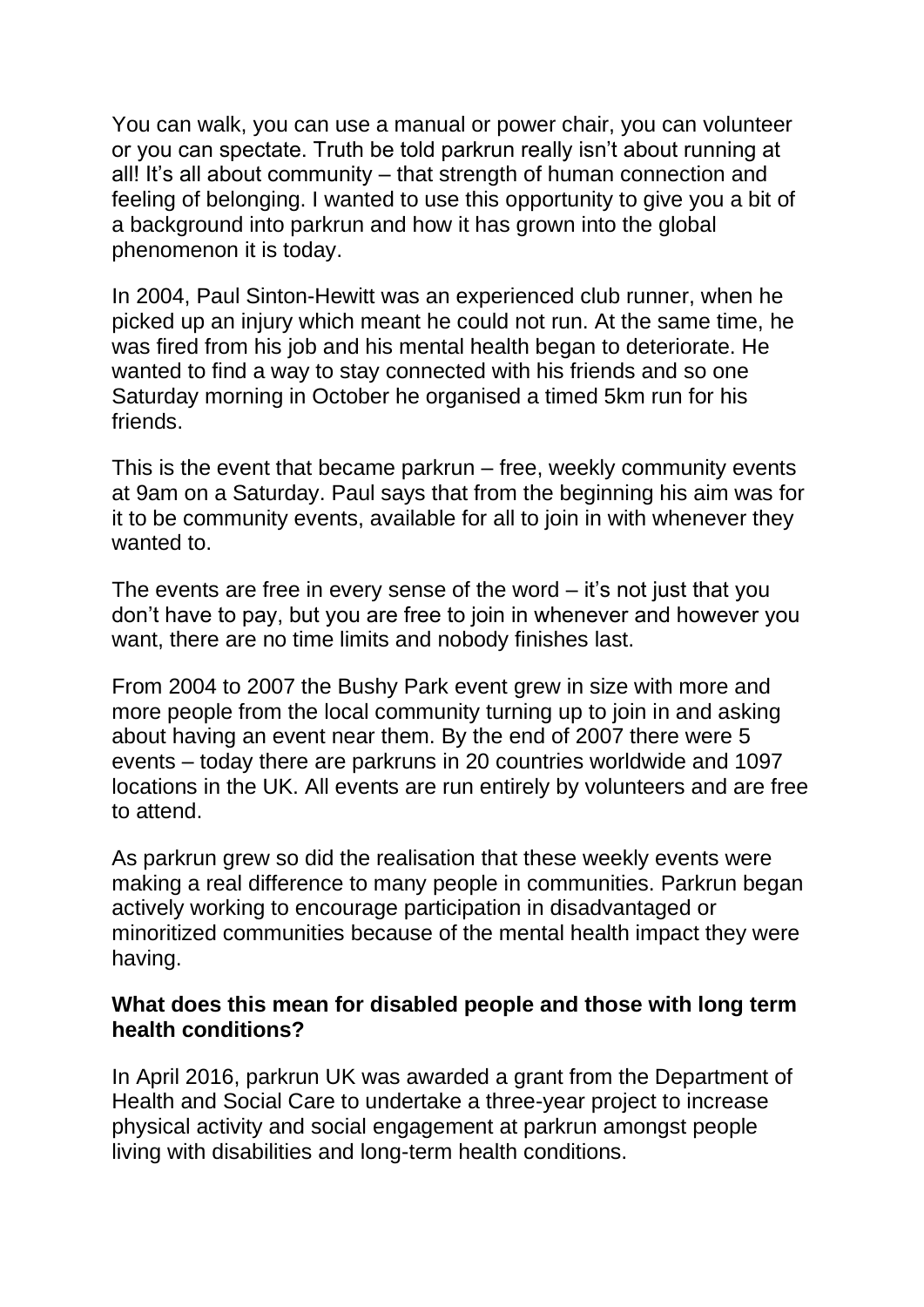This led to the PROVE project (parkrun, Running or Volunteering for Everyone). Research in 2013 had shown that 4.3% of UK parkrunners who were surveyed reported having a disability or illness. People with disabilities and long-term health conditions were clearly underrepresented at parkrun.

This provided the motivation for the PROVE project, to make the parkrun population more representative of the whole population. The project was spearheaded by a team of volunteer Outreach Ambassadors for Disabilities and Long-Term Health Conditions. They were all seasoned parkrunners with real-world experience of disabilities or long-term health conditions.

The project has now finished but many of the initiatives created remain to support and encourage participation.

- BSL information videos and recognition of the volunteer role 'sign support'. You can watch the videos [here](https://www.youtube.com/playlist?list=PLoeMsRMBXw6vNom9SaptWbfj76JmeSfCr)
- Producing accessible language parkrun leaflets
- Providing online training on accessibility for all event teams.
- Creating virtual meeting places for parkrunners using closed Facebook groups.
- Publishing blog stories from parkrunners with disabilities or long term health conditions. You can read some [here](https://blog.parkrun.com/uk/tag/prove-project/)

Over the next few weeks we will be looking at the different ways you can get involved with parkrun but in the meantime if you are keen to get started please contact Katy

or [read our blog](https://surreycoalition.org.uk/2022/01/20/parkrun-you-dont-have-to-run/) on getting involved with park run volunteering

Email: getactive@surreycoalition.org.uk phone or SMS text: 07434 865062

### **Jane's first Parkrun**

### **Photo description: Jane standing behind the parkrun Ifield Mill Pond sign.**

I first started thinking about doing Parkrun at the end of January. My new agenda for this year is to get fit and ditch unhealthy foods and after hearing about Parkrun in the Friday Cafe and the Get More Active weekly update, I thought this would be a good thing to start doing. I was pleased to hear that you don't have to run - walking is fine!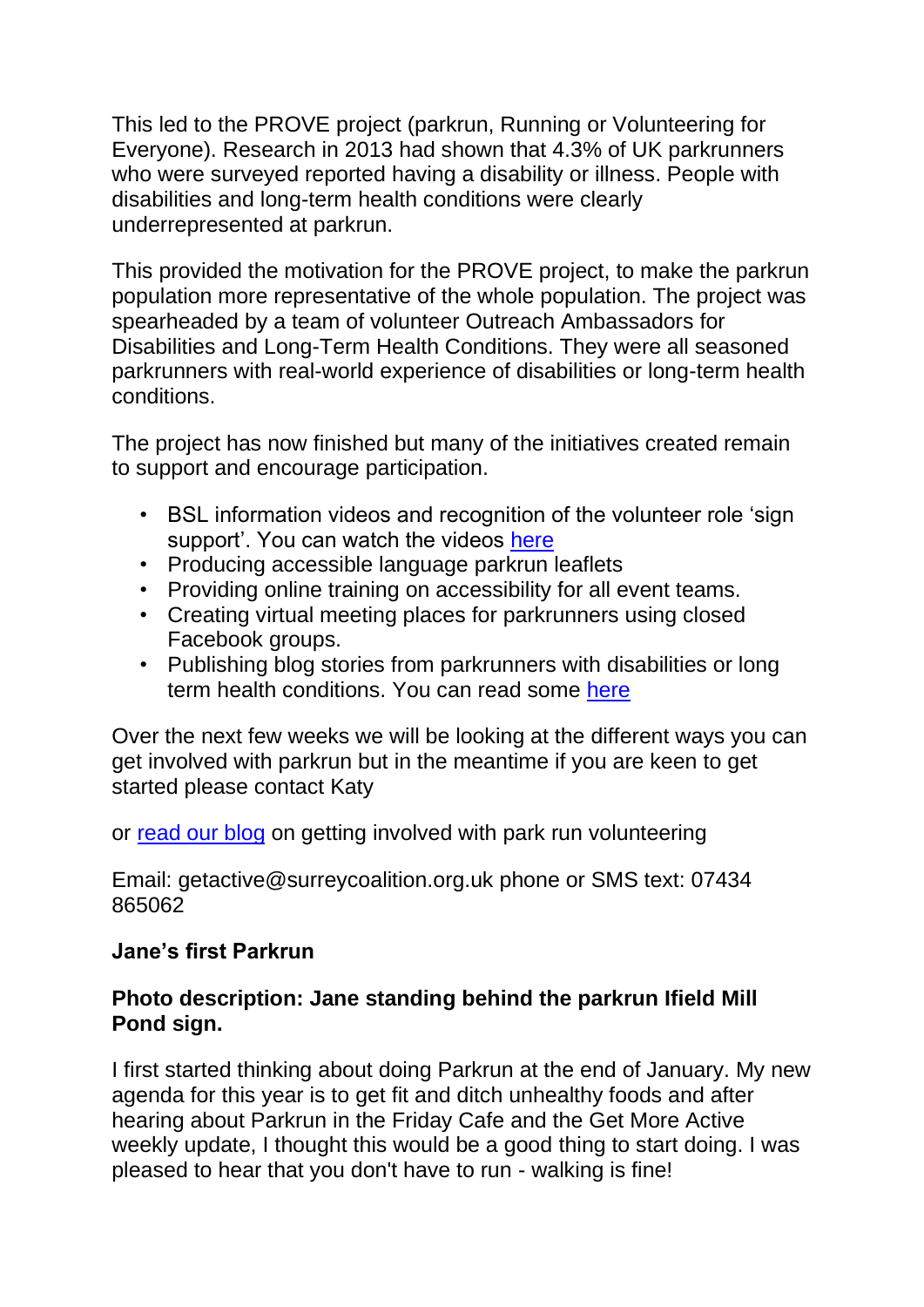The first thing to do was register with Parkrun to get my barcode. This means I get given a time every time I complete a Parkrun and when you have completed 25 events you get a milestone t-shirt. You can register for free on the website [here.](https://www.parkrun.org.uk/register/)

Katy helped me with that as there was one really long drop down menu which doesn't work very well with a screen reader. Once I was registered, I got an email with a link to my barcode – you can either print the barcode off or use it on your phone. This was a bit of a problem again for someone who is visually impaired. Fortunately, Ted helped me with printing off the sheet and we have a few suggestions for parkrun to make their events even more accessible.

I bought myself some new trainers and comfy trousers and I was all set to go! Katy told me that there were two Parkruns near me - Tilgate Park and Ifield Mill Pond. We decided on Ifield as that is the closest one and it's also all on tarmac and flat. We arranged that Katy would come with me on the 12th February and be a sighted guide for me. She picked me up in her car and we arrived before 9am at Ifield Mill Pond.

There is a small car park next to the start with one blue badge space which we were able to park in. We were greeted by two lovely ladies, Patricia and Fiona, who are volunteers and walked behind Katy and I.

There were a few announcements from the run director and then we were off. It was a cold but dry day and we soon warmed up as we walked. The course is 1 short lap and 2 bigger laps around the paths at the Mill Ponds and it would be suitable for most people in a wheelchair as it wasn't too hilly and quite flat. Because of the laps you pass the other walkers and runners a lot and can encourage each other to keep going.

#### **Photo description: Swan and two ducks on a green coloured pond**

We also passed the mill pond twice with lots of ducks and swans on it.

We were chatting as we walked and before we knew it had finished 1k, then 1 mile and then 2k. I was really pleased as it's been years since I walked that far. By the time we got to 3k I was starting to feel a bit tired and since we were near the end of the 2nd lap it was a good place to stop. We went back to the car and I relaxed while Katy did another 2k to get her run credit.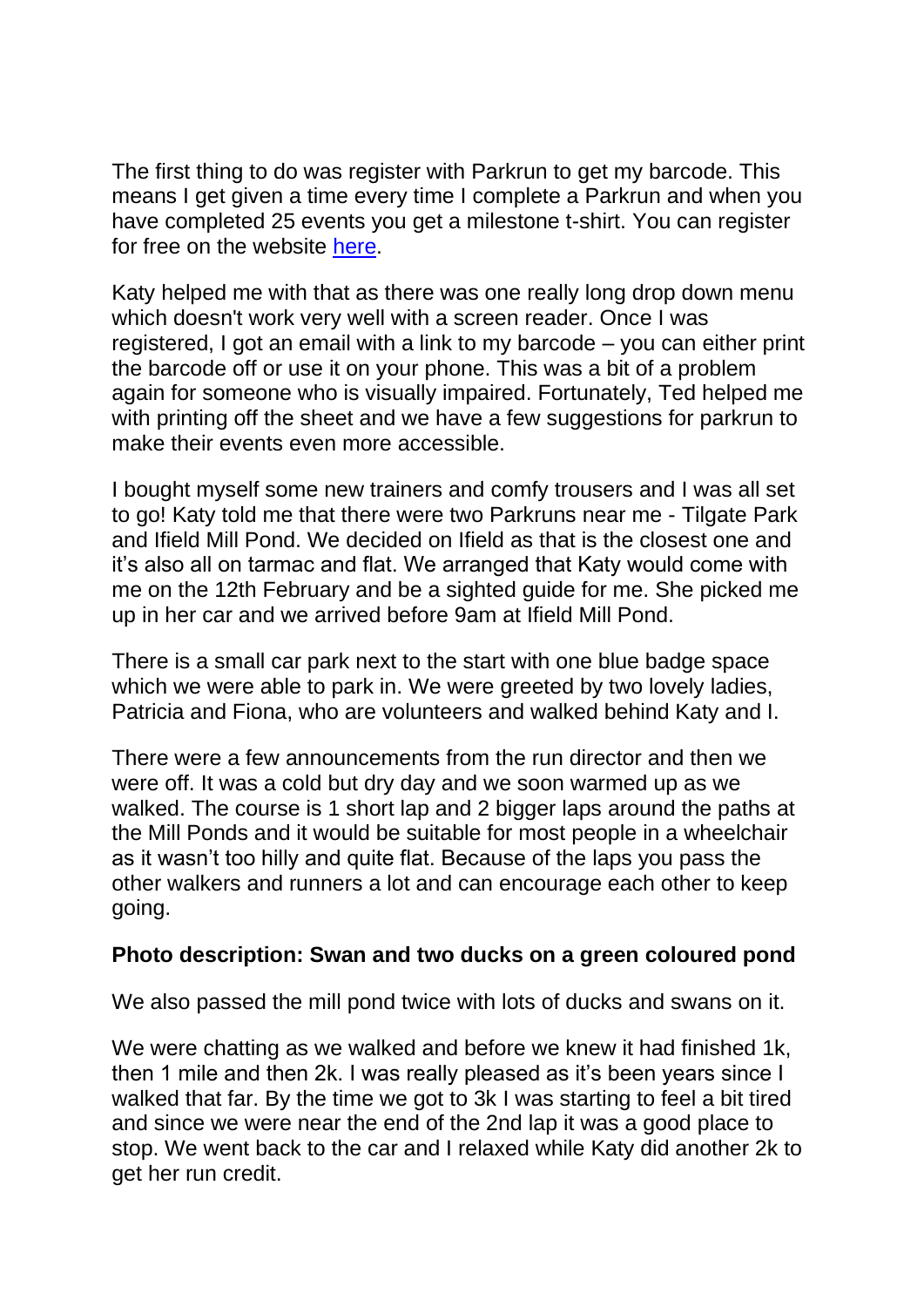Jane said 'I really enjoyed Ifield Parkrun and I can't wait to do it again next time I want to finish the 5k'. 'I've recently met one of my neighbours who would like to walk more and she is going to register too and come with me to Ifield – so I have a new parkrun buddy. I'm also looking forward to going to Nonsuch parkrun on the 5th March with the Coalition and completing the 5k there'.

# **Events March**

Tuesday  $1<sup>st</sup>$  March 12:00 – 13:00 Craft group Wednesday  $2<sup>nd</sup>$  March 13:00 – 14:30 South West FoCUS Wednesday  $2<sup>nd</sup>$  March 14:30 – 15:30 Book chat Thursday  $3<sup>rd</sup>$  March 14:30 – 15:30 Quiz Friday  $4<sup>th</sup>$  March – 11:30 – 12:30 Virtual Café and Get More Active discussion group Monday  $7<sup>th</sup>$  March 11:00 – 12:00 East and mid FoCUS Monday  $7<sup>th</sup>$  March 13:00 – 14:00 North DENS Monday  $7<sup>th</sup>$  March 14:30 – 15:30 Rhythm and rhymes discussion group Tuesday  $8<sup>th</sup>$  March 14:30 – 15:30 Craft group Tuesday  $8<sup>th</sup>$  March 12:00 – 13:00 Virtual trip to Brookland museum Wednesday  $9<sup>th</sup>$  March 14:30 – 15:30 Book chat Thursday  $10^{th}$  March  $14:30 - 15:30$  Quiz Thursday  $10^{th}$  March  $13:00 - 14:30$  West FoCUS Friday 11th March 11:30 – 12:30 Virtual Café and Get More Active discussion group Monday 14th March 13:00 - 14:30 NW FoCUS Monday 14th March 11:00 - 12:00 Virtual cafe Monday 14th March 14:30 - 15:30 Rhythm and rhymes discussion group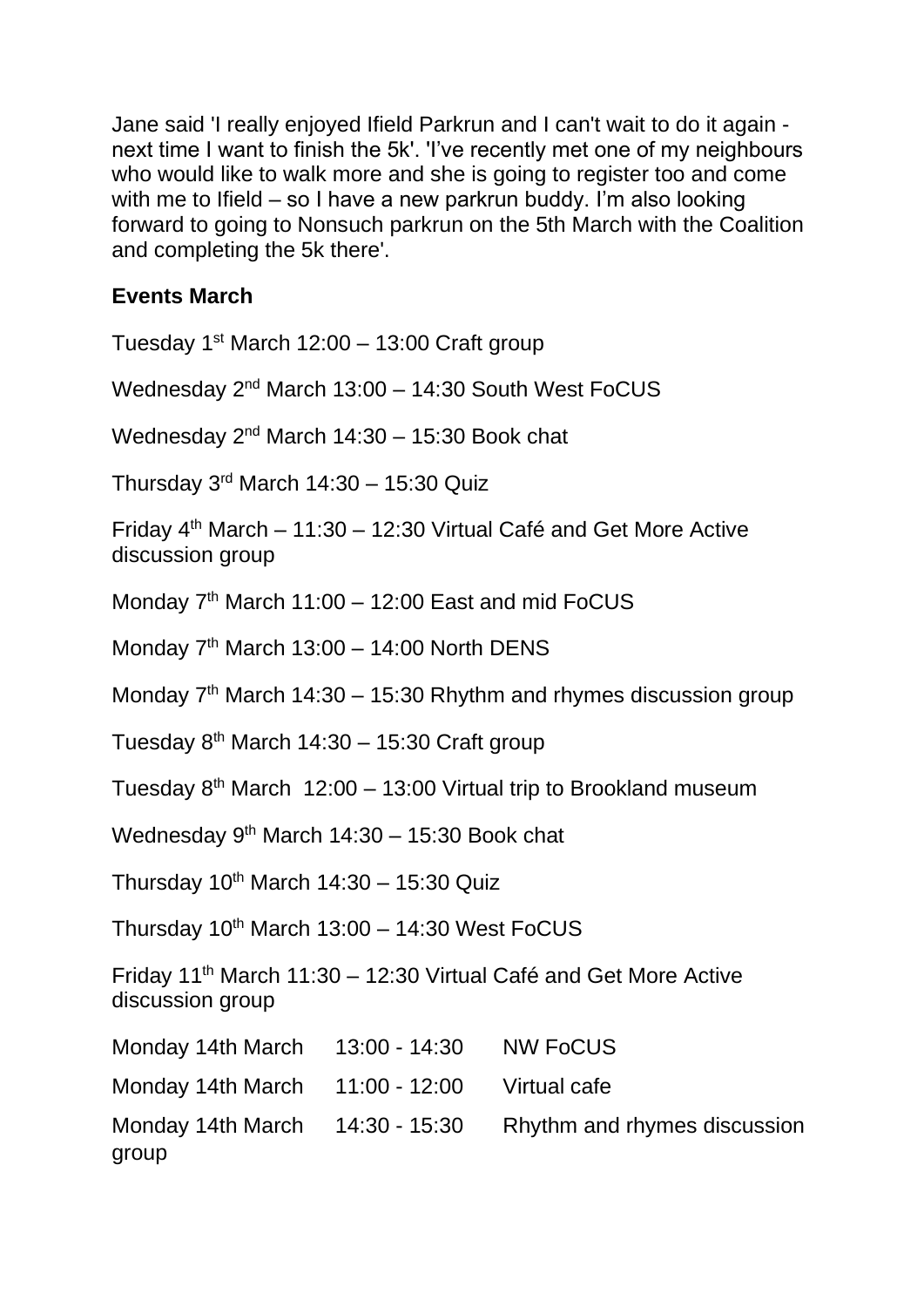Monday 14th March 18:00 - 19:00 Surrey wide DENs Tuesday 15th March 12:00 - 13:00 Craft group Wednesday 16th March 10:30 - 11:30 South West DENS Wednesday 16th March 14:30 - 15:30 Book chat Thursday 17th March 14:30 - 15:30 Quiz Friday 18th March 11:30 - 12:30 Virtual Café and Get More Active discussion group Monday 21st March 11:00 - 12:00 Virtual cafe Monday 21st March 13:00 - 14:00 East DENS Monday 21st March 14:30- 15:30 Rhythm and rhymes discussion group Tuesday 22nd March 12:00 - 13:00 Craft group Wednesday 23rd March 14:30 - 15:30 Book chat Thursday 24th March 10:30 - 12:30 Hard of hearing forum Thursday 24th March 14:30 - 15:30 Quiz Friday 25th March 11:30 - 12:30 Virtual Café and Get More Active discussion group Friday 25th March 13:00 - 14:30 IMHN Coordinating Group Monday 28th March 14:30 - 15:30 Rhythm and rhymes discussion group Tuesday 29th March 12:00 - 13:00 Craft group Wednesday 30th March 14:30 - 15:30 Book chat Thursday 31st March 14:30 - 15:30 Quiz

#### **Events April**

Friday 1st April 11:30 - 12:30 Virtual Café and Get More Active discussion group Monday 4th April 11:00 - 12:00 Virtual cafe Monday 4th April 13:00 - 14:30 East and Mid FoCUS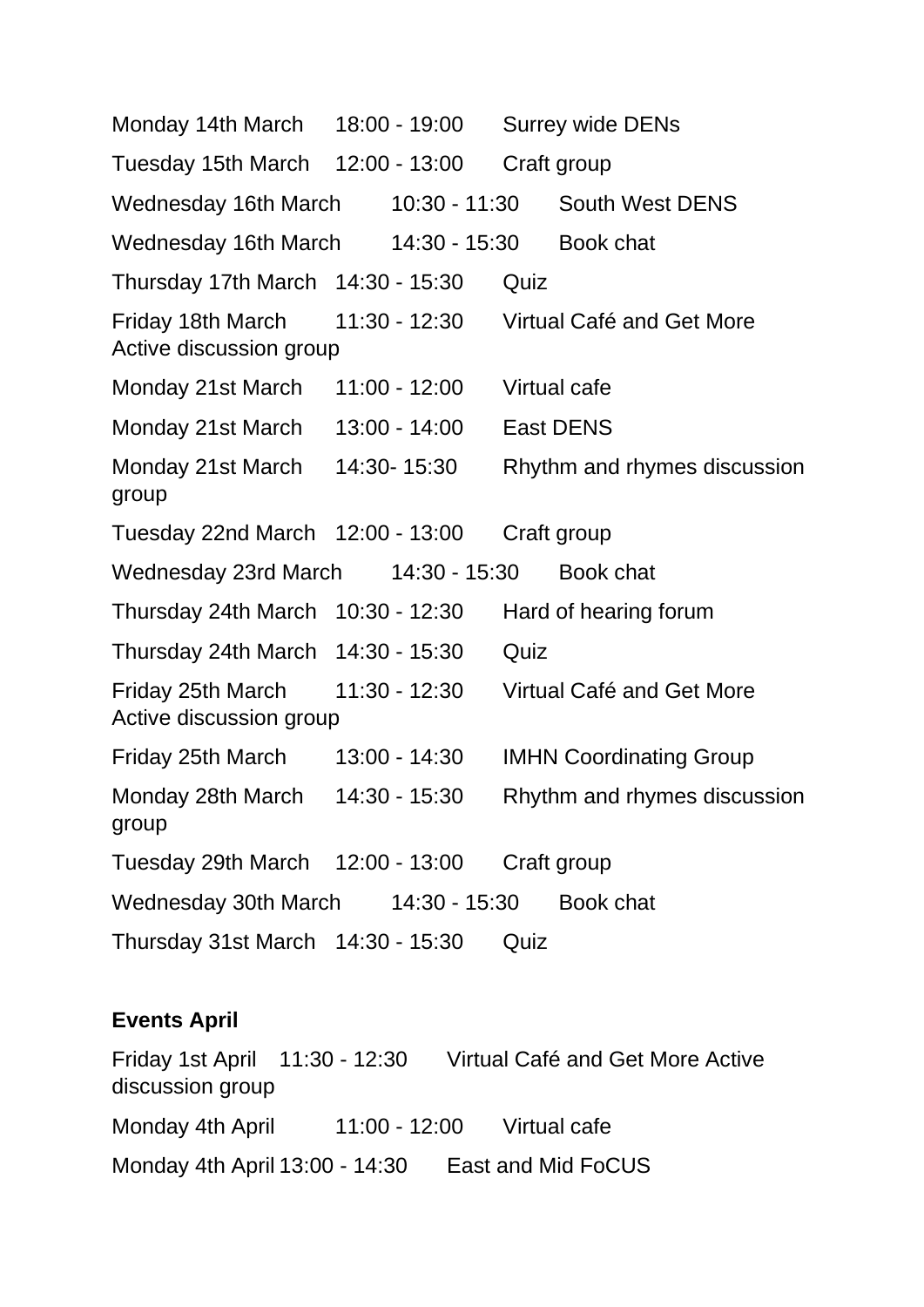| Monday 4th April<br>group                          | 14:00 - 15:30   | Rhythm and rhymes discussion        |  |  |
|----------------------------------------------------|-----------------|-------------------------------------|--|--|
| <b>Tuesday 5th April</b>                           | 12:00 - 13:00   | Craft group                         |  |  |
| <b>Wednesday 6th April</b>                         | 13:00 - 14:30   | <b>SW FoCUS</b>                     |  |  |
| <b>Wednesday 6th April</b>                         | 14:30 - 15:30   | Book chat                           |  |  |
| <b>Wednesday 6th April</b><br>Group                | $10:00 - 11:00$ | <b>NW Mental Health Stakeholder</b> |  |  |
| <b>Thursday 7th April</b>                          | 18:00 - 19:30   | <b>Surrey wide FoCUS</b>            |  |  |
| <b>Thursday 7th April</b>                          | 14:30 - 15:30   | Quiz                                |  |  |
| Thursday 7th April<br><b>Stakeholder Group</b>     | $10:00 - 11:00$ | <b>East and Mid Mental Health</b>   |  |  |
| Friday 8th April 11:30 - 12:30<br>discussion group |                 | Virtual Café and Get More Active    |  |  |
| Monday 11th April                                  | $11:00 - 12:00$ | Virtual café                        |  |  |
| Monday 11th April                                  | 13:00 - 14:30   | <b>NW FoCUS</b>                     |  |  |
| Monday 11th April<br>group                         | 14:00 - 15:30   | Rhythm and rhymes discussion        |  |  |
| Tuesday 12th April                                 | 12:00 - 13:00   | Craft group                         |  |  |
| Wednesday 13th April 10:30 - 11:30                 |                 | <b>DENS Chairs</b>                  |  |  |
| Wednesday 13th April 10:30 - 11:30                 |                 | Book chat                           |  |  |
| Thursday 14th April                                | 14:30 - 15:30   | Quiz                                |  |  |
| Friday 15th April GOOD FRIDAY GOOD FRIDAY          |                 |                                     |  |  |
| Monday 18th April                                  |                 | EASTER MONDAY EASTER MONDAY         |  |  |
| Tuesday 19th April                                 | 12:00 - 13:00   | Craft group                         |  |  |
| Wednesday 20th April 14:30 - 15:30                 |                 | Book chat                           |  |  |
| Thursday 21st April                                | 10:30 - 12:00   | <b>Surrey Vision Action Group</b>   |  |  |
| Thursday 21st April                                | 14:30 - 15:30   | Quiz                                |  |  |
| Friday 22nd April<br>Active discussion group       | 11:30 - 12:30   | Virtual Café and Get More           |  |  |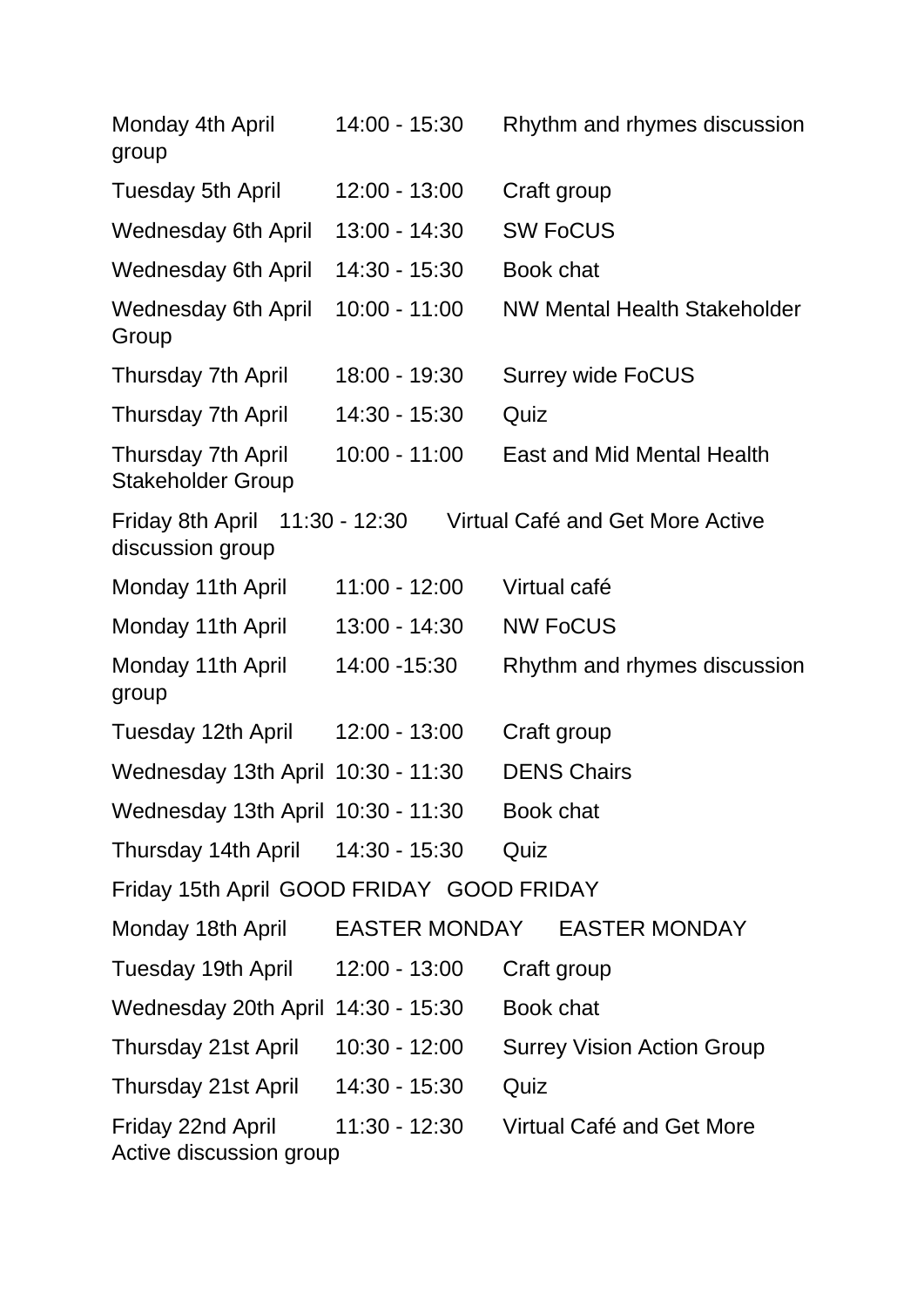| Monday 25th April                  | $11:00 - 12:00$ | Virtual cafe                                                     |
|------------------------------------|-----------------|------------------------------------------------------------------|
| Monday 25th April<br>group         | 14:30 - 15:30   | Rhythm and rhymes discussion                                     |
| Tuesday 26th April                 | $12:00 - 13:00$ | Craft group                                                      |
| Wednesday 27th April 14:30 - 15:30 |                 | Book chat                                                        |
| Thursday 28th April                | 14:30 - 15:30   | Quiz                                                             |
| discussion group                   |                 | Friday 29th April 11:30 - 12:30 Virtual Café and Get More Active |
| <b>Events May</b>                  |                 |                                                                  |
| Monday 2nd May                     | $11:00 - 12:00$ | Virtual cafe                                                     |
| Monday 2nd May<br>group            | 14:30 - 15:30   | Rhythm and rhymes discussion                                     |
| Tuesday 3rd May                    | $12:00 - 13:00$ | Craft group                                                      |
| Wednesday 4th May                  | 14:30 - 15:30   | Book chat                                                        |
| Thursday 5th May                   | 14:30 - 15:30   | Quiz                                                             |
| discussion group                   |                 | Friday 6th May 11:30 - 12:30 Virtual Café and Get More Active    |
| Monday 9th May                     | 11:00 - 12:00   | Virtual cafe                                                     |
| Monday 9th May                     | 13:00 - 14:00   | <b>North DENS</b>                                                |
|                                    |                 | Monday 9th May 14:30 - 15:30 Rhythm and rhymes discussion group  |
| Tuesday 10th May                   | 14:30 - 16:00   | <b>FoCUS Committee</b>                                           |
| Tuesday 10th May                   | $12:00 - 13:00$ | Craft group                                                      |
| Wednesday 11th May 14:30 - 15:30   |                 | Book chat                                                        |
| Thursday 12th May                  | 14:30 - 15:30   | Quiz                                                             |
| discussion group                   |                 | Friday 13th May 11:30 - 12:30 Virtual Café and Get More Active   |
| Monday 16th May 11:00 - 12:00      |                 | Virtual cafe                                                     |
|                                    |                 |                                                                  |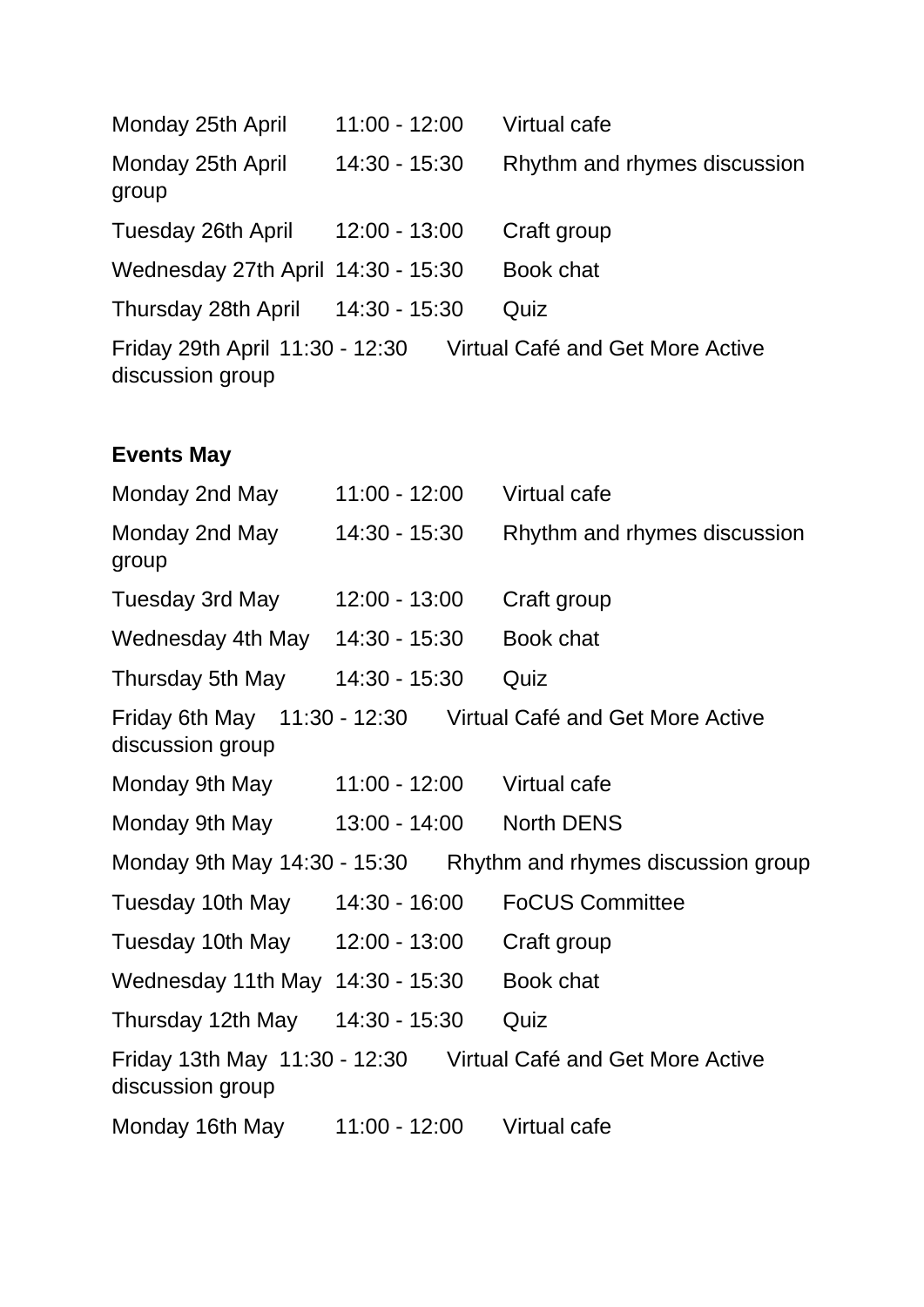| Monday 16th May<br>group                          | 14:30 - 15:30   | Rhythm and rhymes discussion                                   |
|---------------------------------------------------|-----------------|----------------------------------------------------------------|
| Monday 16th May                                   | 18:00 - 19:00   | <b>Surrey wide DENS</b>                                        |
| Tuesday 17th May<br>conditions group              | 10:30 - 12:30   | Long term neurological                                         |
| Tuesday 17th May                                  | 12:00 - 13:00   | Craft group                                                    |
| Wednesday 18th May                                | $10:30 - 11:30$ | <b>South West DENS</b>                                         |
| Wednesday 18th May 14:30 - 15:30                  |                 | Book chat                                                      |
| Thursday 19th May                                 | 14:30 - 15:30   | Quiz                                                           |
| discussion group                                  |                 | Friday 20th May 11:30 - 12:30 Virtual Café and Get More Active |
| Monday 23rd May                                   | $11:00 - 12:00$ | Virtual cafe                                                   |
| Monday 23rd May                                   | 13:00 - 14:00   | <b>East DENS</b>                                               |
| Monday 23rd May<br>group                          | 13:30 - 14:30   | Rhythm and rhymes discussion                                   |
| Tuesday 24th May                                  | 12:00 - 13:00   | Craft group                                                    |
| Wednesday 25th May 14:30 - 15:30                  |                 | Book chat                                                      |
| Thursday 26th May                                 | 14:30 - 15:30   | Quiz                                                           |
| Friday 27th May 11:30 - 12:30<br>discussion group |                 | Virtual Café and Get More Active                               |
| Monday 30th May                                   | 11:00 - 12:00   | Virtual cafe                                                   |
| Monday 30th May<br>group                          | 14:30 - 15:30   | Rhythm and rhymes discussion                                   |
| Tuesday 31st May                                  | 12:00 - 13:00   | Craft group                                                    |

Key: IMHN Independent Mental Health Network FoCUS Forum of Carers and people who Use our Services (this is a forum for people who use, or have used, or care for someone who has used, services from Surrey and Borders NHS Partnership Trust). DENs: Disability Empowerment **Network** 

#### **Contact us**